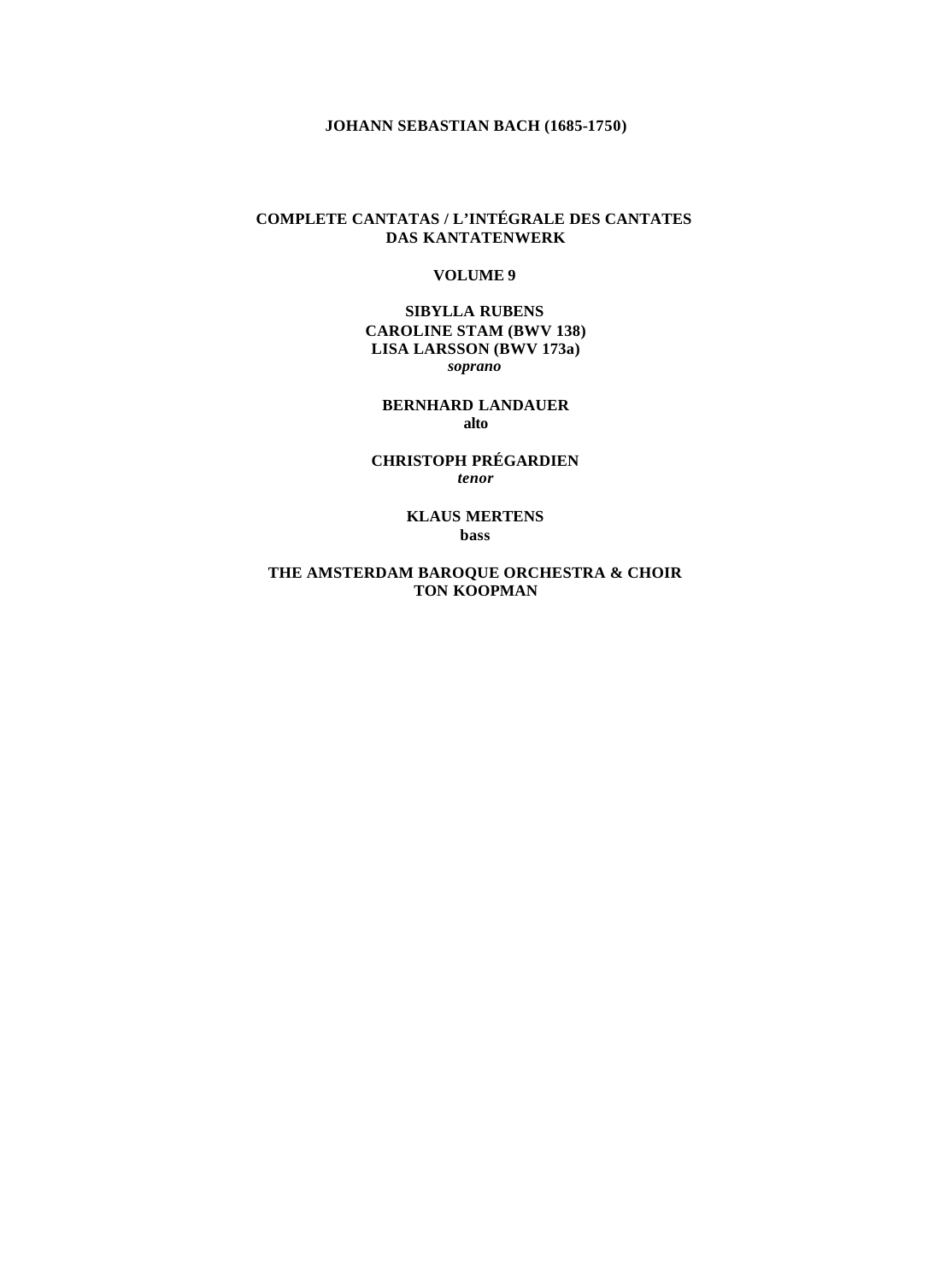|                                              | <b>COMPACT DISC 1</b>                                                                                                                                                                                                                                                                                                                                                                            | 64'40                                                        |
|----------------------------------------------|--------------------------------------------------------------------------------------------------------------------------------------------------------------------------------------------------------------------------------------------------------------------------------------------------------------------------------------------------------------------------------------------------|--------------------------------------------------------------|
|                                              | "Ich elender Mensch, wer wird mich erlösen" BWV 48<br>19th Sunday after Trinity - 19e dimanche après la Trinité - 19. Sonntag nach Trinitatis<br>Text: author unknown<br>soli, choir, oboes, trumpet, bassoon, violins, violas, cellos, basso continuo                                                                                                                                           | 14'40                                                        |
| 01<br>02<br>03<br>04<br>05<br>06<br>07       | Chorus: "Ich elender Mensch"<br>Recitative (Alte): "O Schmerz, o Elend"<br>Chorale: "Solls ja so sein"<br>Aria (Alto): "Ach lege das Sodom der sündlichen Glieder"<br>Recitative (Tenor): "Hier aber tut des Heilands Hand"<br>Aria (Tenor): "Vergibt mir Jesus meine Sünden"<br>Chorale: "Herr Jesu Christ, einiger Trost"                                                                      | 5'10<br>1'23<br>0'37<br>2'27<br>0'41<br>3'11<br>1'10         |
|                                              | "Mein liebster Jesus ist verloren" BWV 154<br>1st Sunday after Epiphany - 1er dimanche après l'Épiphanie - 1. Sonntag nach Epiphanias<br>Text: author unknown<br>soli, choir, oboes d'amore, violins, violas, cellos, basso continuo                                                                                                                                                             | 14'51                                                        |
| 08<br>09<br>10<br>11<br>12<br>13<br>14<br>15 | Aria (Tenor): "Mein liebster Jesus ist verloren"<br>Recitative (Tenor): "Wo treff ich meinen Jesum an"<br>Chorale: "Jesu, mein Hort und Erretter"<br>Aria (Alto): "Jesu, laß dich finden"<br>Arioso (Bass): "Wisset ihr nicht"<br>Recitative (Tenor): "Dies ist die Stimme meines Freundes"<br>Aria (Duet: Alto, Tenor): "Wohl mir, Jesus ist gefunden"<br>Chorale: "Meinen Jesum laß ich nicht" | 2'56<br>0'39<br>0'57<br>3'08<br>1'19<br>1'45<br>3'12<br>0'49 |
|                                              | "Warum betrübst du dich, mein Herz?" BWV 138<br>15th Sunday after Trinity - 15e dimanche après la Trinité - 15. Sonntag nach Trinitatis<br>Text: author unknown<br>soli, choir, oboes d'amore, violins, violas, cellos, basso continuo                                                                                                                                                           | 16'27                                                        |
| 16<br>17<br>18<br>19<br>20<br>21             | Chorus and Recitative (Alto): "Warum betrübst du dich, mein Herz?"<br>Recitative (Bass, Soprano, Alto) and Chorale: "Ich bin veracht"<br>Recitative (Tenor): "Ach süßer Trost!"<br>Aria (Bass): "Auf Gott steht meine Zuversicht"<br>Recitative (Alto): "Ei nun!"<br>Chorale: "Weil du mein Gott und Vater bist"                                                                                 | 4'18<br>3'31<br>1'01<br>4'3<br>0'29<br>2'23                  |
|                                              | "Durchlauchtster Leopold" BWV 173a<br>For the birthday of Leopold of Anhalt-Köthen<br>Pour l'anniversaire du prince Leopold von Anhalt-Köthen<br>Zum Geburtstag des Fürsten Leopold von Anhalt-Köthen<br>Text: author unknown<br>soli, traversi, violins, violas, cellos, basso continuo                                                                                                         | 16'12                                                        |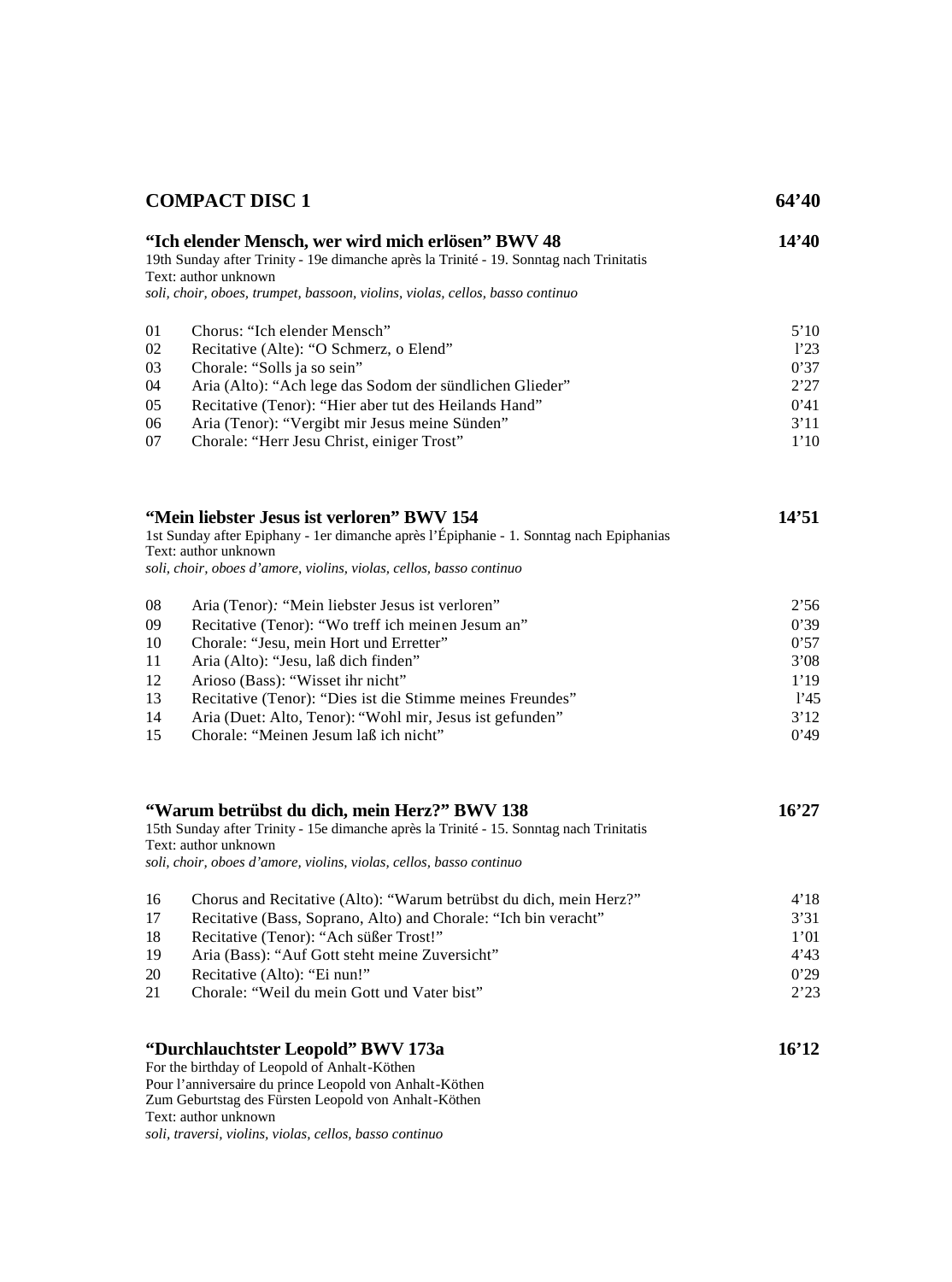| 22         | Recitative (Soprano): "Durchlauchtster Leopold"                                                                                                                                                             | 0'40  |
|------------|-------------------------------------------------------------------------------------------------------------------------------------------------------------------------------------------------------------|-------|
| 23         | Aria (Soprano): "Güldner Sonnen frohe Stunden"                                                                                                                                                              | 3'37  |
| 24         | Aria (Bass): "Leopolds Vortrefflichkeiten"                                                                                                                                                                  | 1'35  |
| 25         | Aria (Soprano, Bass): "Unter seinem Purpursaum"                                                                                                                                                             | 3'36  |
| 26         | Recitative (Soprano, Bass): "Durchlauchtigster, den Anhalt Vater nennt"                                                                                                                                     | 1'07  |
| 27         | Aria (Soprano): "So schau dies holden Tages Licht"                                                                                                                                                          | 3'12  |
| 28         | Aria (Bass): "Dein Name gleich der Sonnen geh"                                                                                                                                                              | 2'22  |
| 29         | Chorus (duet: Soprano, Bass): "Nimm auch, großer Fürst"                                                                                                                                                     | 2'27  |
|            | <b>COMPACT DISC 2</b>                                                                                                                                                                                       | 78'10 |
|            | "Wer da gläubet und getauft wird" BWV 37<br>Ascension - Himmelfahrt<br>Text: author unknown<br>soli, choir, oboes d'amore, violins, violas, cellos, basso continuo                                          | 14'53 |
| 01         | Chorus: "Wer da gläubet und getauft wird"                                                                                                                                                                   | 2'40  |
| 02         | Aria (Tenor): "Der Glaube ist das Pfand der Liebe"                                                                                                                                                          | 5'21  |
| 03         | Chorale (Soprano, Alto): "Herr Gott Vater, mein starker Held"                                                                                                                                               | 2'28  |
| 04         | Recitative (Bass): "Ihr Sterblichen"                                                                                                                                                                        | 0'58  |
| 05         | Aria (Bass): "Der Glaube schafft der Seele Flügel"                                                                                                                                                          | 2'24  |
| 06         | Chorale: "Den Glauben mir verleihe"                                                                                                                                                                         | 1'01  |
|            | "Schau, lieber Gott wie meine Feind" BWV 153<br>Sunday after New Year - Dimanche après le Nouvel An<br>Sonntag nach Neujahr<br>Text: author unknown<br>soli, choir, violins, violas, cellos, basso continuo | 13'03 |
| 07         | Chorale: "Schau, lieber Gott, wie meine Feind"                                                                                                                                                              | 0'59  |
| ${\bf 08}$ | Recitative (Alto): "Mein liebster Gott"                                                                                                                                                                     | 0'34  |
| 09         | Arioso (Bass): "Fürchte dich nicht, ich bin mit dir"                                                                                                                                                        | 1'22  |
| 10         | Recitative (Tenor): "Du sprichst zwar, lieber Gott"                                                                                                                                                         | 1'27  |
| 11         | Chorale: "Und ob gleich alle Teufel"                                                                                                                                                                        | 0'55  |
| 12         | Aria (Tenor): "Stürmt nur, stürmt, ihr Trübsalswetter"                                                                                                                                                      | 2'34  |
| 13         | Recitative (Bass): "Getrost! mein Herz"                                                                                                                                                                     | 1'26  |
| 14         | Aria (Alto): "Soll ich meinen Lebenslauf"                                                                                                                                                                   | 2'21  |
| 15         | Chorale: "Drum will ich, weil ich lebe noch"                                                                                                                                                                | 1'20  |
|            | "Wo gehest du hin?" BWV 166<br>4th Sunday after Easter - dimanche Cantate - Cantate<br>Text: author unknown<br>soli, choir, oboe, oboe da caccia, bassoon, violins, violas, cellos, basso continuo          | 14'34 |
| 16         | Aria (Bass): "Wo gehest du hin?"                                                                                                                                                                            | 1'35  |
| 17         | Aria (Tenor): "Ich will an den Himmel denken"                                                                                                                                                               | 5'27  |
| 18         | Chorale (Soprano): "Ich bitte dich, Herr Jesu Christ"                                                                                                                                                       | 2'24  |
| 19         | Recitative (Bass): "Gleichwie die Regenwasser bald verfließen"                                                                                                                                              | 0'49  |
| 20         | Aria (Alto): "Man nehme sich in acht"                                                                                                                                                                       | 3'16  |

21 Chorale: "Wer weiß, wie nahe mir mein Ende" 1'00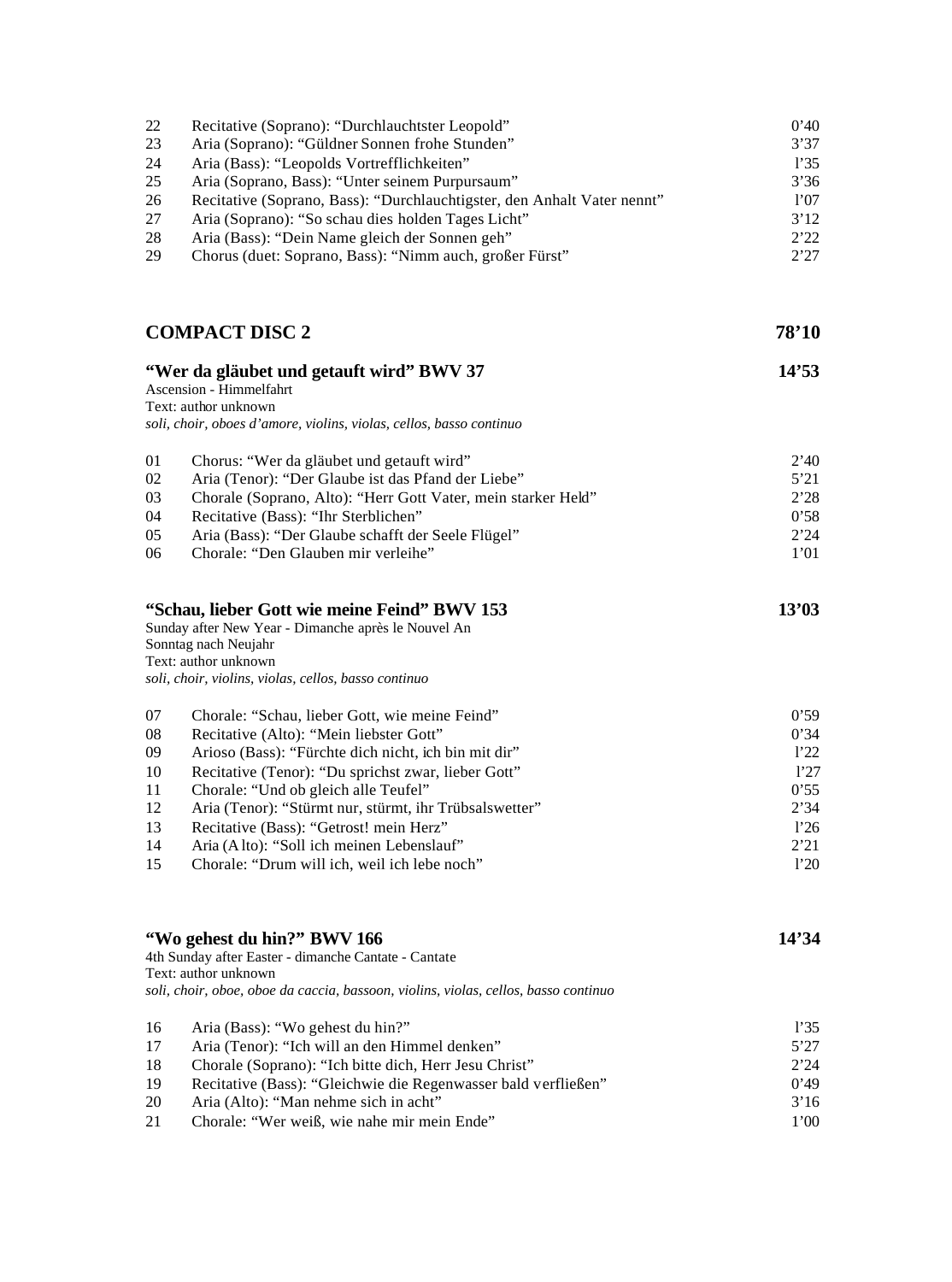| "Wahrlich, wahrlich, ich sage euch" BWV 86<br>Rogation Sunday - dimanche Rogate - Rogate<br>Text: author unknown<br>soli, choir, oboes d'amore, violins, violas, cellos, basso continuo |                                                                                                                                                                                                                                                                                                                                                                                                                                                                                                                                                                                                    | 13'43                                                                                |
|-----------------------------------------------------------------------------------------------------------------------------------------------------------------------------------------|----------------------------------------------------------------------------------------------------------------------------------------------------------------------------------------------------------------------------------------------------------------------------------------------------------------------------------------------------------------------------------------------------------------------------------------------------------------------------------------------------------------------------------------------------------------------------------------------------|--------------------------------------------------------------------------------------|
| 22<br>23<br>24<br>25<br>26<br>27                                                                                                                                                        | Arioso (Bass). "Wahrlich, wahrlich, ich sage euch"<br>Aria (Alto): "Ich will doch wohl Rosen brechen"<br>Chorale (Soprano): "Und was der ewig gütig Gott"<br>Recitative (Tenor): "Gott macht es nicht gleichwie die Welt"<br>Aria (Tenor): "Gott hilft gewiß"<br>Chorale: "Die Hoffnung wart der rechten Zeit"                                                                                                                                                                                                                                                                                     | 2'56<br>5'16<br>1'41<br>0'28<br>2'23<br>0'56                                         |
|                                                                                                                                                                                         | "Wachet! betet! betet! wachet!" BWV 70<br>26th Sunday after Trinity - 26e dimanche après la Trinité - 26. Sonntag nach Trinitatis<br>Text: Salomo Franck and another, unknown author<br>soli, choir, oboe, trumpet, bassoon, violins, violas, cellos, basso continuo                                                                                                                                                                                                                                                                                                                               | 21'08                                                                                |
| 28<br>29<br>30<br>31<br>32<br>33<br>34<br>35<br>36<br>37<br>38                                                                                                                          | Chorus: "Wachet! betet! betet! wachet!"<br>Recitative (Bass): "Erschrecket, ihr verstockten Sünder!"<br>Aria (Alto): "Wenn kommt der Tag, an dem wir ziehen"<br>Recitative (Tenor): "Auch bei dem himmlischen Verlangen"<br>Aria (Soprano): "Laßt der Spötter Zungen schmähen"<br>Recitative (Tenor): "Jedoch bei dem unartigen Geschlechte"<br>Chorale: "Freu dich sehr, o meine Seele"<br>Aria (Tenor): "Hebt euer Haupt empor"<br>Recitative (Bass) and Chorale: "Ach, soll nicht dieser große Tag"<br>Aria (Bass): "Seligster Erquickungstag"<br>Chorale: "Nicht nach Welt, nach Himmel nicht" | 3'33<br>1'13<br>3'43<br>0'41<br>2'43<br>0'31<br>1'06<br>3'05<br>1'48<br>2'39<br>0'45 |
|                                                                                                                                                                                         | <b>COMPACT DISC 3</b>                                                                                                                                                                                                                                                                                                                                                                                                                                                                                                                                                                              | 63'15                                                                                |

| "Erfreut euch, ihr Herzen" BWV 66<br>Easter Day 2 - 2e jour de Pâques - 2. Ostertag<br>Text: author unknown<br>soli, choir, oboes, trumpet, bassoon, violins, violas, cellos, basso continuo |                                                                    | 26'26 |
|----------------------------------------------------------------------------------------------------------------------------------------------------------------------------------------------|--------------------------------------------------------------------|-------|
| 01                                                                                                                                                                                           | Chorus: "Erfreut euch, ihr Herzen"                                 | 9'22  |
| 02                                                                                                                                                                                           | Recitative (Bass): "Es bricht das Grab"                            | 0'34  |
| 03                                                                                                                                                                                           | Aria (Bass): "Lasset dem Höchsten ein Danklied erschallen"         | 5'41  |
| 04                                                                                                                                                                                           | Recitative and Arioso (Alto, Tenor): "Bei Jesu Leben freudig sein" | 3'49  |
| 05                                                                                                                                                                                           | Duetto (Alto, Tenor): "Ich furchte zwar des Grabes Finsternissen"  | 6'15  |
| 06                                                                                                                                                                                           | Chorale: "Alleluja!"                                               | 0'43  |
|                                                                                                                                                                                              | "Höchsterwünschtes Freudenfest" BWV 194                            | 35'28 |

Dedication of the organ at Störmthal near Leipzig Inauguration de l'orgue à Störmthal, près de Leipzig Orgelweihe in Störmthal bei Leipzig Text: author unknown *soli, choir, oboes, bassoon, violins, violas, cellos, basso continuo*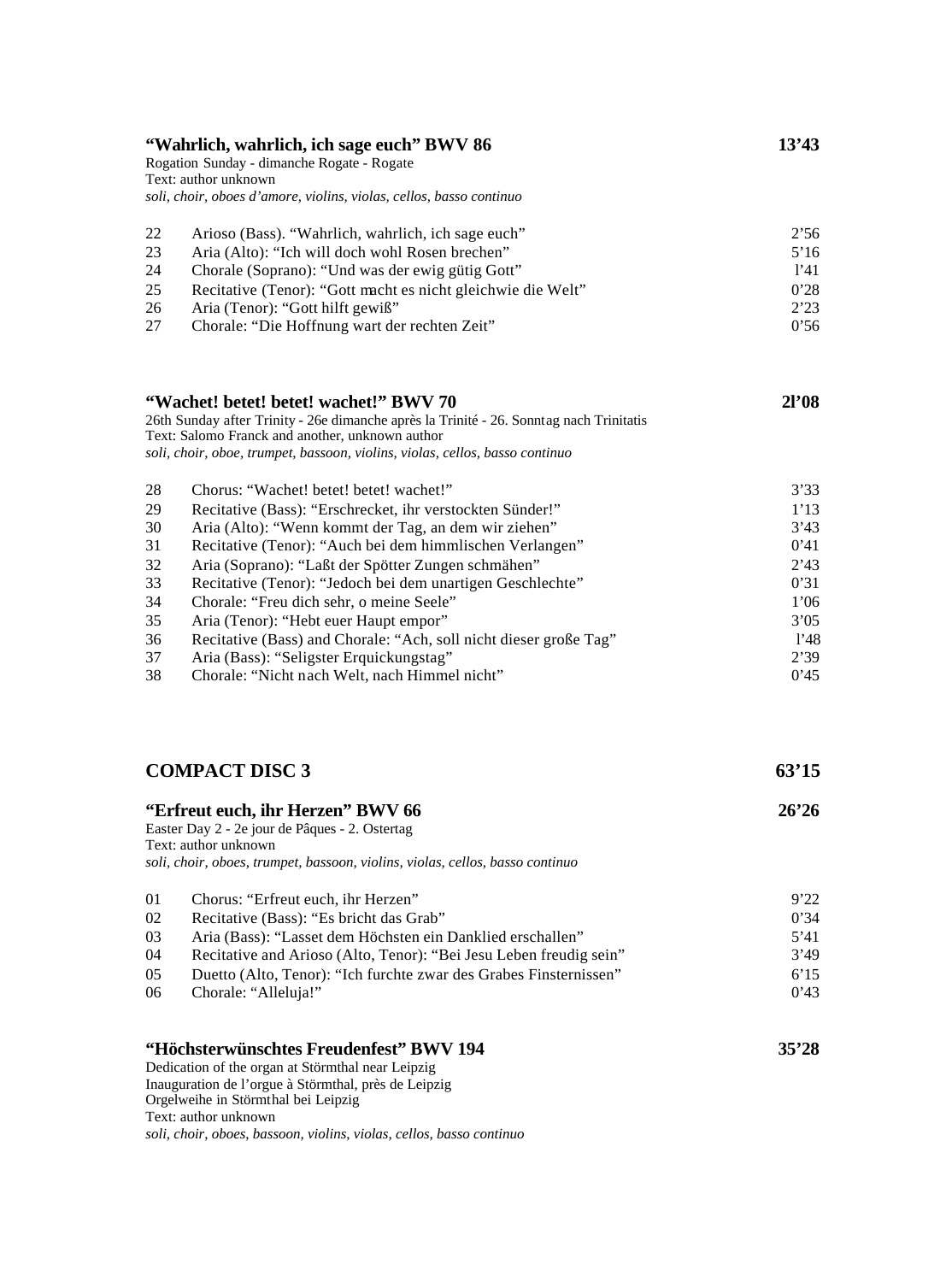| 07  | Chorus: "Höchsterwünschtes Freudenfest"                                       | 4'14        |
|-----|-------------------------------------------------------------------------------|-------------|
| 08  | Recitative (Bass): "Unendlich großer Gott"                                    | 1'06        |
| 09  | Aria (Bass): "Was des Höchsten Glanz erfüllt"                                 | 3'50        |
| 10  | Recitative (Soprano): "Wie könnte dir, du höchstes Angesicht"                 | 1'16        |
| -11 | Aria (Soprano): "Hilf Gott, daß es uns gelingt"                               | 5'38        |
| 12  | Chorale: "Heilger Geist ins Himmels Throne"                                   | 2'00        |
| 13  | Recitative (Tenor): "Ihr Heiligen, erfreuet euch"                             | 1'16        |
| -14 | Aria (Tenor): "Des Höchsten Gegenwart allein"                                 | 4'08        |
| 15  | Recitative (Bass, Soprano): "Kann wohl ein Mensch zu Gott im Himmel steigen?" | <b>2'00</b> |
| 16  | Aria (Soprano, Bass): "O wie wohl ist uns geschehn"                           | 9'11        |
| 17  | Recitative (Bass): 'Wohlan demnach, du heilige Ge meine"                      | 0'45        |
| 18  | Chorale: "Sprich Ja zu meinen Taten"                                          | 1'17        |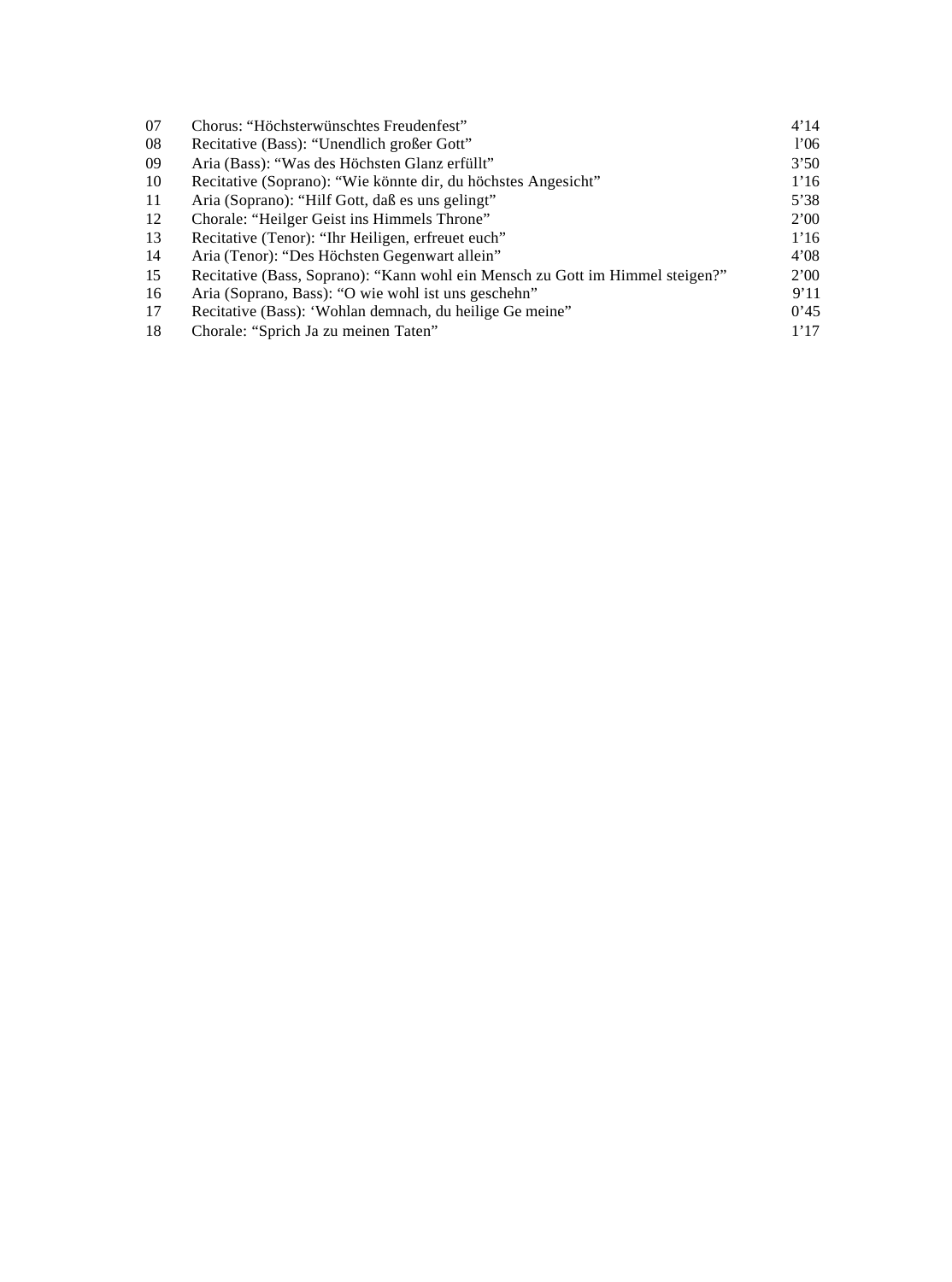#### **THE AMSTERDAM BAROQUE ORCHESTRA**

Margaret Faultless *violin* Jaap ter Linden *cello* Patrick Beaugireaud *oboe, oboe d'amore, oboe da caccia* Stephen Keavy *trumpet*

Margaret Faultless, Nicola Cleminson, Marc Cooper, Foskien Kooistra, Carla Marotta, Marshall Marcus, Sebastiaan van Vucht, Fanny Pestalozzi, Alida Schat *violins* Martin Kelly, Katherine McGillivray *violas* Jaap ter Linden, Jonathan Manson *cellos* Nicholas Pap *double bass* Patrick Beaugireaud, Michel Henry, Stefaan Verdegem *oboes, oboes d'amore, oboes da caccia* Wilbert Hazelzet, Brian Berryman *traversi* Stephen Keavy *trumpet* Sally Jackson *bassoon* Mike Fentross *lute* Bernard Winsemius *organ (choir)* Ton Koopman organ, harpsichord *(recitatives and arias)*

## **THE AMSTERDAM BAROQUE CHOIR**

Vera Lansink, Caroline Stam, Francine van der Heijden, Annemieke Rademaker, Melanie Greve *soprano* Annemieke Cantor, Stephen Carter, Peter de Groot, Hugo Na essens *alto* Otto Bouwknegt, Wim Jan van Deuveren, Henk Gunneman, Geraint Roberts, John Wright *tenor* Donald Bentvelsen, Matthijs Mesdag, René Steur, Kees van Hees *bass*

Simon Schouten *choir master*

**TON KOOPMAN** conductor

Producer: Tini Mathot Sound engineer, editing: Adriaan Verstijnen Recording: Waalse Kerk, Amsterdam, October 1998 Art Direction: George Cramer Design: W.W.M. van den Broek Production Coordination: Willemijn Mooij Cover Painting: Pieter Saenredam •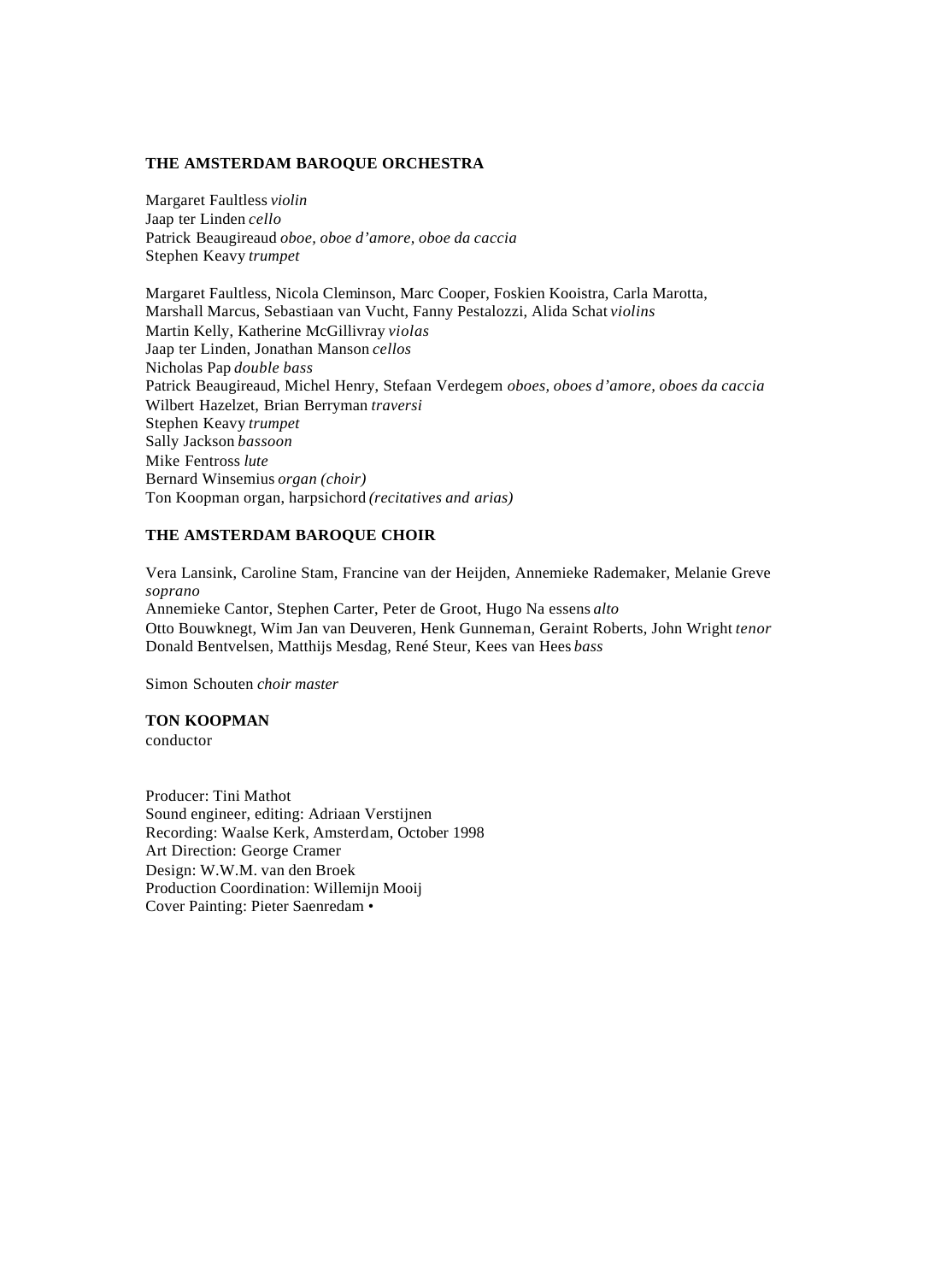### **THE FIRST ANNUAL CYCLE (1723-1724) OF BACH'S LEIPZIG CHURCH CANTATAS (IV) Christoph Wolff**

The ninth volume of this complete recording of Bach's cantatas continues the series of cantatas from the first Leipzig cycle. Cantata 173a is the sole exception: a secular cantata composed by Bach at Cöthen, it was reworked as a church cantata (BWV 173) for the first Leipzig cycle and is included in Volume 7 (CD 3). BWV 66 is also based on an original work from Bach's Cöthen period.

The majority of the cantatas in the first cycle are new works, though some of them, like BWV 66 and 70, are derived from existing compositions. One of the consequences is a certain lack of stylistic homogeneity, though this is also true of the structure of the newly composed works, which use a number of different textual models. The authors of the texts are unknown except for BWV 24 (E. Neumeister) and BWV 64, 69a and 77 (J.O. Knauer). The use of Knauer's 1720 cycle for the Gotha Palace chapel, with two cantatas each Sunday (one before and one after the sermon), indicates that for a time at least Bach toyed with the ambitious idea of performing two cantatas every Sunday, or the two-part cantata demanded by the texts for several Sundays. The cantatas for the first Sundays of Bach's appointment at Leipzig [BWV 75, 76, 21, 24+185, 147, 186, etc.) are set in this way. Of the cantatas recorded here, BWV 70 is also a two-part work.

With the cantatas he composed during his first year at Leipzig, Bach not only created an astonishingly prolific and rich repertoire but also, by applying himself with such concentration to the cantata genre, provided himself with an unprecedented wealth of musical forms free of any schematic approach. However, three preferred forms can be identified:

1) Bible verse - Recitative - Aria - Recitative - Aria - Chorale;

(2) Bible verse - Recitative - Chorale - Aria - Recitative - Aria - Chorale;

(3) Bible verse - Aria - Chorale - Recitative - Aria -Chorale.

Most of Bach's Leipzig cantatas are framed by a large-scale opening chorus on a biblical text (they rarely begin with a solo piece) and a simple, four-part closing chorale. The orchestra is considerably bigger than at Weimar. More use is made of brass instruments, especially trumpet and horn; the flute appears more and more frequently from the Spring of 1724 and is later supplemented by oboe da caccia and other instruments. The instrumental writing is noticeably more virtuoso, while the melismatic quality of the word setting is further developed.

\*

The cantata **"Ich elender Mensch, wer wird mich erlösen" BWV 48** for the 19th Sunday after Trinity was first performed on 3 October 1723. The text, by an unknown author, is inspired by the gospel for the day, Matthew 9: 1-8 (the healing of a man sick with the palsy). The first movement takes a verse from the Bible, 1 Romans 7:24 (the healing of a lame man), the third movement a verse from the chorale "Ach Gott und Herr" by M. Rutilius (1604), and the last movement a verse from the chorale "Herr Jesu Christ, ich schrei zu dir" (1620). The work is scored for four-part choir and orchestra with trumpet, two oboes, strings and continuo. In the densely polyphonic opening chorus, the trumpet and oboes in canon play the melody of the chorale "Herr Jesu Christ, du höchstes Gut", on which the final chorale is also based. The alto aria (fourth movement) is set as a trio with oboe, while the tenor aria has a string accompaniment.

The cantata **"Mein liebster Jesus ist verloren" BWV 154** for the 1st Sunday after Epiphany was composed around 9 january 1724. The unknown author takes a verse from the hymn "Jesu, meiner Seelen Wonne" by M. Jahn (1661) as the text for the third movement and a verse from the hymn "Meinen Jesum laß ich nicht" by C. Keymann (1658) for the eighth movement. The text of the cantata relates to the gospel reading, Luke 2:41-52 (the twelve year-old Jesus in the Temple), and quotes the central verse in the fifth movement. The work is scored for four-part choir, two oboes d'amore, strings and continuo. The choir is used only for the two chorales. The opening tenor aria is accompanied by strings and continuo, while the alto aria is set as a quartet for voice, the two oboes and continuo. Bach achieves an unusual musical effect in the fourth movement with the introduction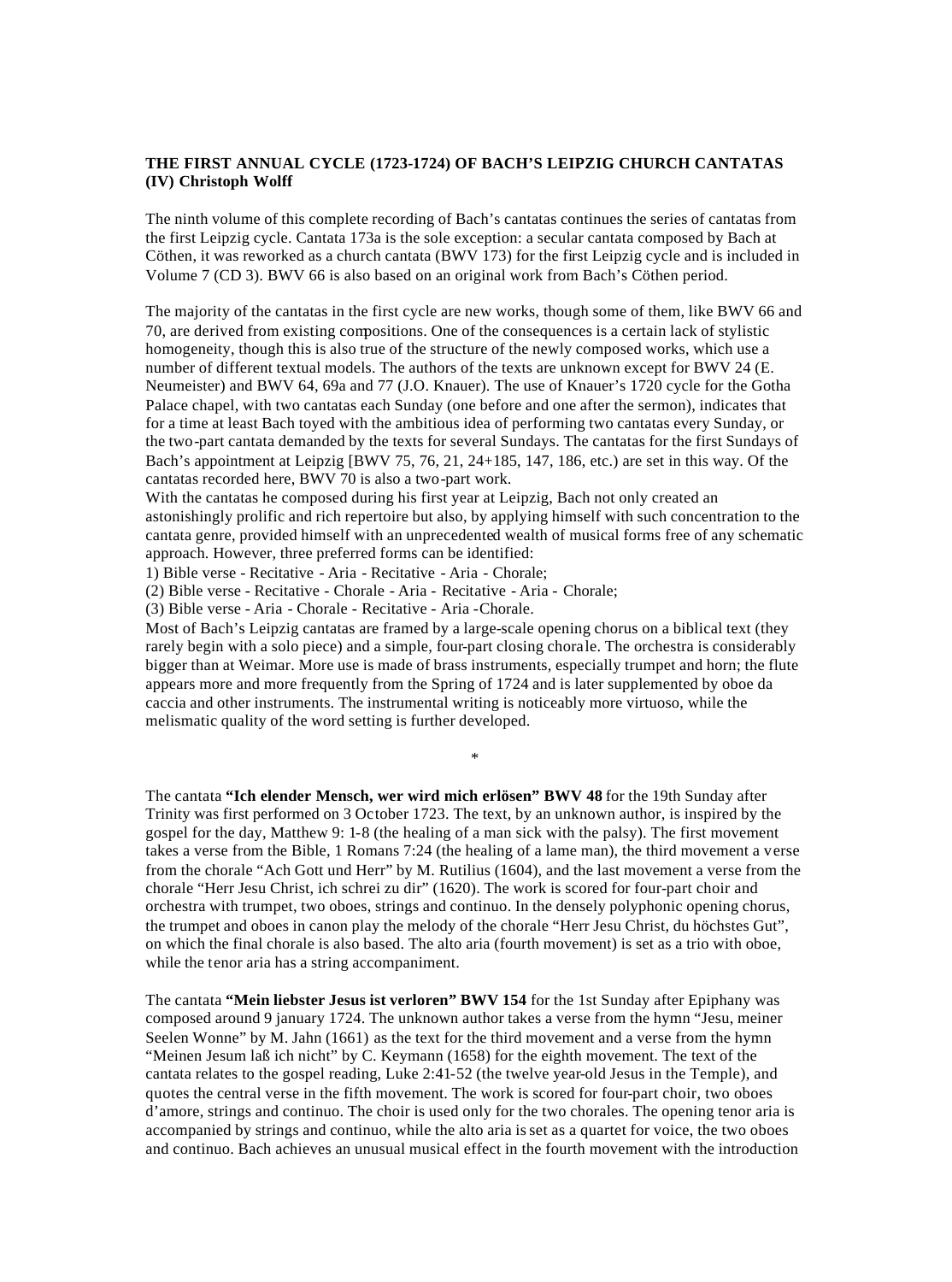of a harpsichord. In the fifth movement the biblical text is set as an arioso for bass ("vox Christi") and continuo; the alto and tenor duet in the seventh movement is accompanied by full orchestra.

The cantata **"Warum betr übst du dich, mein Herz" BWV 138** for the 15th Sunday after Trinity was first performed on 5 September 1723. The text, by an unknown author, draws heavily on the chorale "Warum betrübst du dich, mein Herz" (1561), quoting directly from it in the first and second movements and using the last verse as the closing chorale. The content is clearly related to the day's gospel, Matthew 6:24-34 (part of the Sermon on the Mount, concerning those of little faith and the Kingdom of God). The work is scored for four-part choir, each voice also being used in a solo role, two oboes d'amore, strings and continuo. The opening chorus, with a unifying cantus firmus, includes an alto recitative, just as, conversely, the extended second movement recitative for soprano, alto and bass includes a chorale.

The secular cantata **"Durchlauchtster Leopold" BWV 173a** is musically more or less identical to the parody church cantata "Erhöhtes Fleisch und Blut" BWV 173 of 1724 (see Vol. 7, CD 3). Composed as a birthday cantata for Prince Leopold of Anhalt-Cöthen, it was performed as a "Serenada", probably on 10 December 1722. In Leipzig, Bach had to make so few changes to the work that he was able to write the underlay of the new, sacred text directly into the Cöthen score.

The cantata **"Wer da gläubet und getauft wird" BWV 37** was composed for the feast of the Ascension in 1724 and first performed on 18 May of that year. The unknown author takes Mark 16:16 (as the text for the first movement, a verse from the chorale "Wie schön leuchtet der Morgenstern" (1599) for the third movement, and a verse from "Ich dank dir, lieber Herre" (c. 1535) for the sixth movement. The work is scored for the usual four-part choir and strings plus two oboes. The large-scale opening begins with an instrumental sinfonia, followed by a tightly-written polyphonic chorus accompanied by obbligato instruments. All four solo voices are used in the recitatives, arias and central chorale. In the present recording, the last solo part in the second movement has been reconstructed by Ton Koopman for solo violin.

The cantata **"Schau, lieber Gott, wie meine Feind" BW 153** was composed for the first Sunday after New Year in 1724 and performed on 2 January. For the first movement, the unknown author takes a verse from the chorale "Schau, lieber Gott, wie meine Feind" by D. Denicke (1646), for the third movement Isaiah 41: 10 ("Fear thou not; for I am with thee"), for the fifth movement a verse from the hymn "Befiehl du deine Wege" by P. Gerhardt (1653), and for the final movement three verses of the chorale "Ach Gott, wie manches Herzeleid" by M. Moller (1587). The text relates to the gospel reading, Matthew 2:13-23 (the flight into Egypt). The fact that the work is scored for four-part choir, strings and continuo and contains three simple chorales suggests that Bach did not want to overtax his musicians at a particularly busy time of year. The solo movements, however, are anything but undemanding. The bass aria (third movement) is an arioso setting of the biblical text accompanied by continuo alone. The tenor aria, accompanied by strings, is a dramatic piece including a vivid musical portrayal of the words "Stürmt nur, stürmt, ihr Trübsalswetter". The alto aria, also accompanied by strings, is no less virtuoso, though a great deal more transparent.

The cantata **"Wo gehest du hin?" BWV 166** was composed for the 4th Sunday after Easter and first performed on 7 May 1724. The unknown author takes John 16:5 as the text for the first movement and a verse from "Wer weiß, wie nahe mir mein Ende" (1686) for the final chorale. The four-part choir is used only for the closing chorale, four solo voices being used for the other movements. In the particularly expressive first aria, a setting of Jesus' short question "Wo gehest du hin?" accompanied by the full ensemble of strings and oboe, the bass represents the "vox Christi", the voice of Christ (see BWV 154). The second obbligato part in the second movement has not survived and in this recording has been reconstructed by Ton Koopman for oboe da caccia.

The cantata **"Wahrlich, wahrlich, ich sage euch" BWV 86** for Rogation Sunday (5th Sunday after Easter) was first performed on 14 May 1724. The author is unknown. The first movement is a setting of John 16:23. The text for the third movement is the sixteenth verse of the chorale "Kommt her zu mir, spricht Gottes Sohn" by G. Grünwald (1530); the text for the sixth movement is the eleventh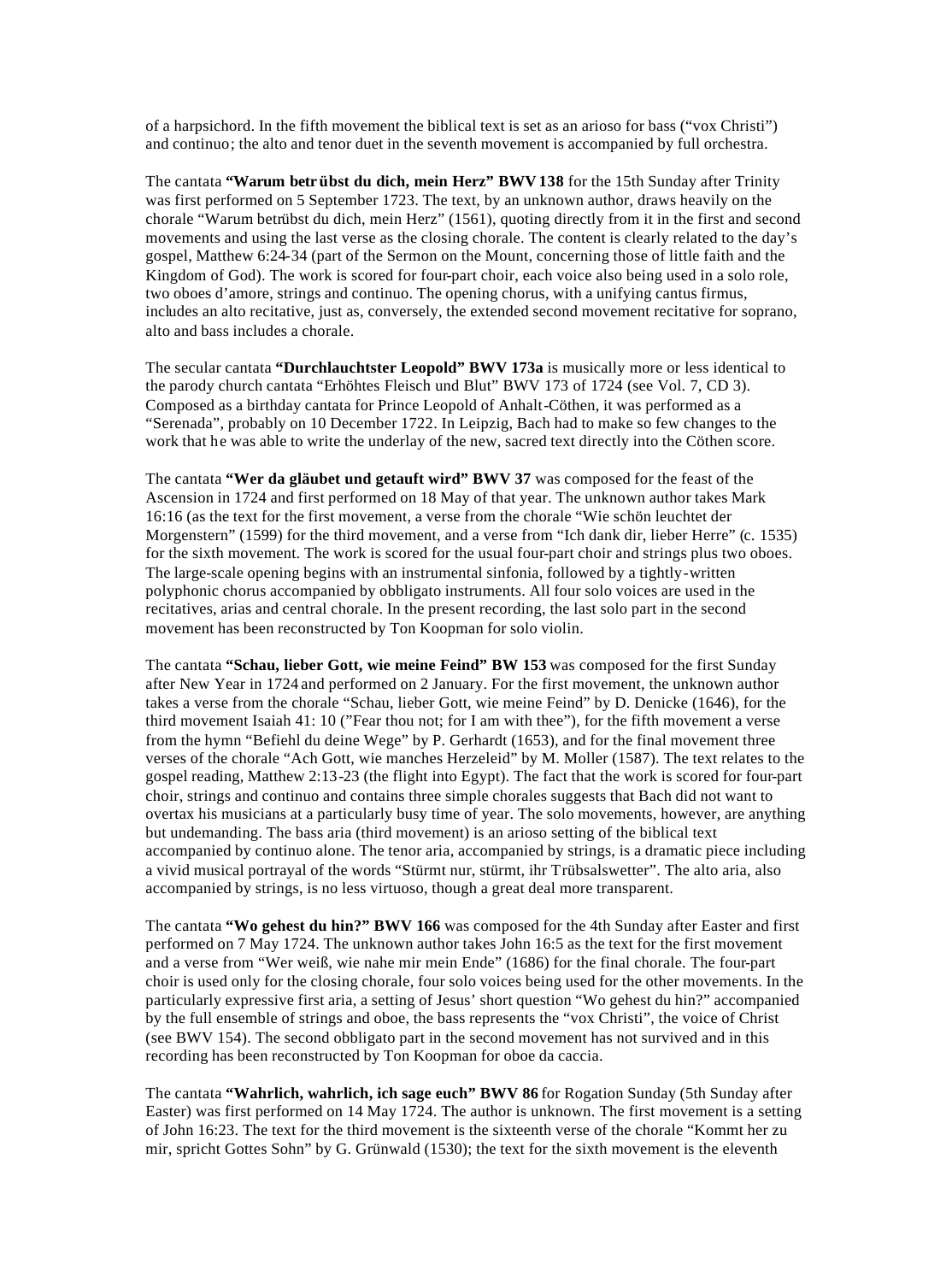verse of the chorale "Es ist das Heil uns kommen her" by P. Speratus (1524). The link with the gospel reading, John 16:23-30 (Jesus' parting words to his disciples), is made particularly clear by the use of its first verse as the opening text. The work is scored for four-part choir, each voice also being used in a solo role, two oboes d'amore, strings and continuo. The opening movement, in which the bass ("vox Christi") sings Bible verse, probably demands to be accompanied by full orchestra. The alto aria in the second movement is a trio with solo violin, while the tenor aria in the fifth movement has a string accompaniment. The chorale setting in the central movement is remarkable for the soloistic use of the two oboes d'amore.

The cantata **"Wachet! betet! betet! wachet!" BWV 70** for the 26th Sunday after Trinity was first performed in this version on 21 November 1723. The original version of the work, a cantata for the second Sunday in Advent, was first performed on 6 December 1716. The original text by Weimar court poet Salomo Franck was expanded by an unknown author into a two-part cantata and adapted to suit the gospel reading for the day, Matthew 25:31-46 (the Day of Judgment). Each part ends with a chorale: the first ends with the tenth verse of the chorale "Freu dich sehr, o meine Seele" (1620), and the second with the fifth verse of the hymn "Meinen Jesum laß ich nicht" by C. Keymann (1658). Bach added the chorale melody "Es ist gewißlich an der Zeit", played on the trumpet, to the bass recitative in the ninth movement. It can be seen from the mixed performance material that the Weimar parts (movements 1, 3, 5, 8, 10 and 11) were incorporated virtually unchanged. The work is scored for four-part choir, trumpet, oboe, strings and continuo.

The cantata **"Erfreut euch, ihr Herzen" BWV 66** is intended for the second day of Easter and, according to the printed text, was first performed on 10 April 1724. The music of the first five movements is taken from the Cöthen serenata "Der Himmel dacht auf Anhalts Ruhm und Glück" BWV 66a, which has not survived in that form. The unknown author of the text for the Easter cantata has rewritten the secular text for church use while retaining the original dialogue form. The allegorical figures of "Anhalt's Bliss" and "Fama" are replaced by "Hope" and "Fear", which are also related to the gospel reading, Luke 24:13-35 (the disciples on the road to Emmaus). The closing chorale is the third verse of the mediaeval Easter hymn "Christ ist erstanden" (c. 1100). The work is scored for four-part choir, strings and continuo, trumpet and two oboes. The extended duets in the central section of the opening chorus clearly show the influence of the Cöthen serenata, set for only two voices. The bass aria (third movement) is accompanied by oboes and strings. The alto and tenor duet (fifth movement), set as a quartet with solo violin, is preceded by a recitative in dialogue containing an arioso duet.

The cantata **"Höchsterwünschtes Freudenfest" BWV 194** was performed in its earliest form on 2 November 1723 for the dedication of the organ built by Zacharias Hildebrandt for the church at Störmthal near Leipzig. The performance clearly took place after Bach had put the new instrument through its paces. The printed text produced for the occasion has survived and mentions the patron of the church and the composer Johann Sebastian Bach, styling him "Hochfürstl. Anhalt-Cöthenischen Capell-Meister, auch Directore Chori musici Lipsiensis", but not the author of the text. The sixth movement takes two verses of the chorale "Treuer Gott, ich muß dir klagen" by J. Heermann (1630) and the twelfth movement two verses of the hymn "Wach auf, mein Herz, und singe" by P. Gerhardt (1647). A small ensemble was clearly used for the performance at Störmthal. Bach performed the cantata on Trinity Sunday the following year, and again on other occasions. The festive and very extensive twelve movement work, scored for four-part choir, three oboes, strings and continuo, is in two parts. In accordance with the circumstances at Störmthal, in the present recording the cantata is performed at a low pitch.

### **Johann Sebastian Bach(1685-1750): Chronological table for the Leipzig church cantatas** (with particular reference to the cantatas in the present recording)

10.12.1722 (?) Birthday of Leopold of Anhalt-Cöthen, probably 1722 (though possibly earlier): **BWV 173a**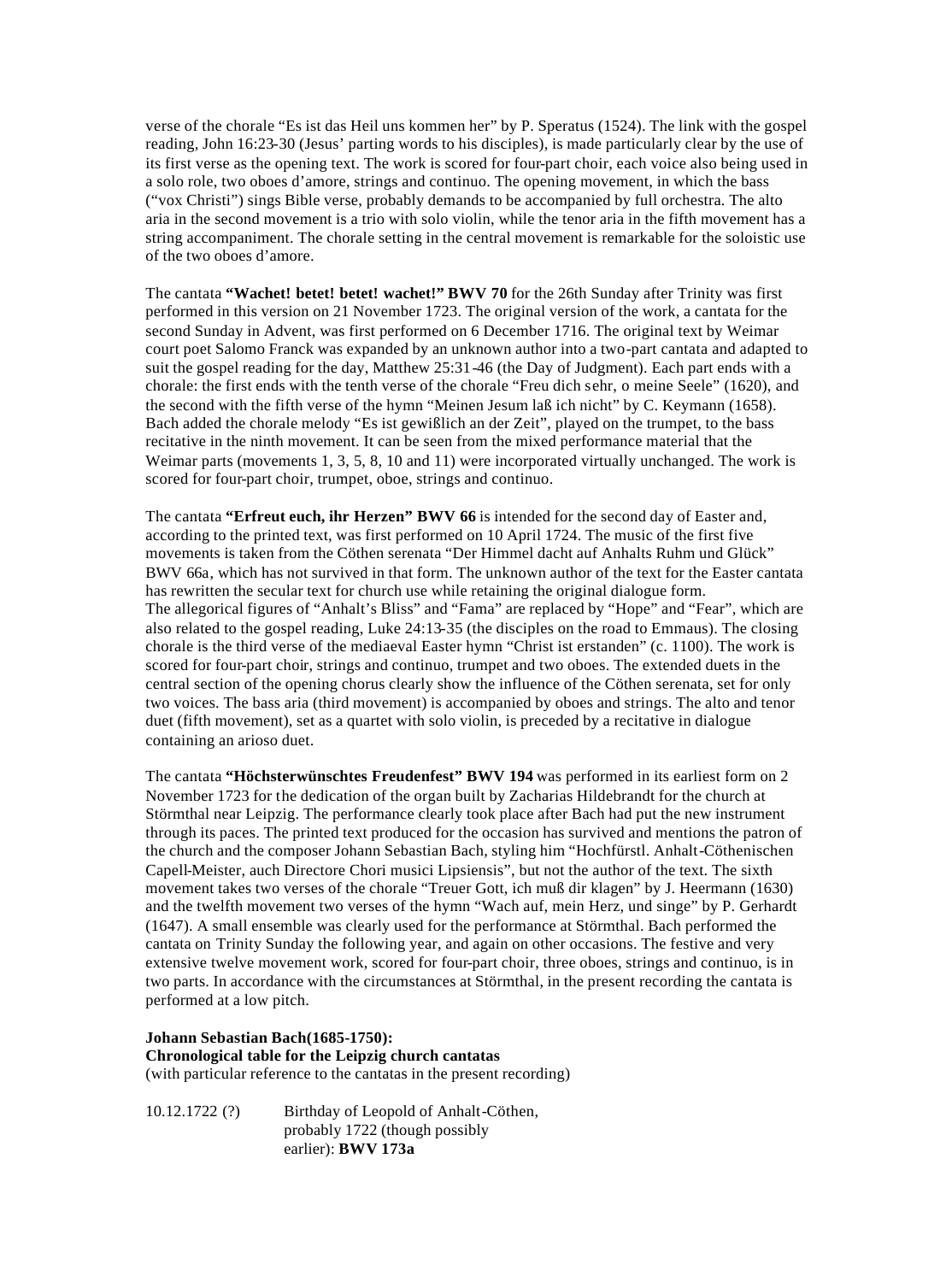| 22/23.4.1723 | Bach takes up appointment as<br>Thomaskantor in Leipzig       |
|--------------|---------------------------------------------------------------|
| 22.5.1723    | Bach and his family move from<br>Cöthen to Leipzig            |
| 1723-1724    | <b>First cycle of Leipzig church cantatas</b>                 |
| 5.9.1723     | 15th Sunday after Trinity: BWV 138                            |
| 3.10.1723    | 19th Sunday after Trinity: BWV 48                             |
| 2.11.1723    | Dedication of the organ at Störmthal<br>near Leipzig: BWV 194 |
| 21.11.1723   | 26th Sunday after Trinity: BWV 70                             |
| 25.12.1723   | Christmas Day 1: Magnificat BWV 243a                          |
| 2.1.1724     | Sunday after New Year: BWV 153                                |
| 9.1.1724     | 1st Sunday after Epiphany: BWV 154                            |
| 10.4.1724    | Easter Day 2: BWV 66                                          |
| 7.5.1724     | 4th Sunday after Easter: BWV 166                              |
| 14.5.1724    | Rogation Sunday, 5th Sunday after                             |
|              | Easter: BWV 86                                                |
| 18.5.1724    | Ascension: <b>BWV 37</b>                                      |
| 1724-1725    | Second cycle (Chorale cantatas)                               |
| 30.3.1725    | Good Friday: St John Passion                                  |
|              | BWV 245 (second version)                                      |
| 1725-1727    | Third cycle                                                   |
| 11.4.1727    | Good Friday: St Matthew Passion                               |
|              | BWV 244 (first version)                                       |
| 1728-1729    | Fourth cycle (Picander texts),                                |
|              | incomplete                                                    |
| Not datable  | Fifth cycle, only hypothetically                              |
|              | determinable                                                  |
| 27.7.1733    | Bach presents the Kyrie and Gloria                            |
|              | of the later B minor Mass BWV 232                             |
|              | to the Dresden court                                          |
| 25.12.1734   | Christmas Day - Epiphany:                                     |
| 6.1.1735     | Christmas Oratorio BWV 248                                    |
| 30.3.1736    | Good Friday: St. Matthew Passion                              |
|              | BWV 244 (second version)                                      |
| 1743-1746    | Sexagesimae: BWV 181                                          |
|              | (later version)                                               |
| 28.7.1750    | Bach dies                                                     |

# **LE PREMIER CYCLE ANNUEL (1723-1724) DES CANTATES SACRÉES DE BACH COMPOSÉES À LEIPZIG (IV) Christoph Wolff**

Ce neuvième volume de l'intégrale des cantates poursuit la série des œuvres du premier cycle annuel signé à Leipzig. A une exception près la cantate BWV 173a, pièce profane composée a Köthen, dont le remaniement sacré - BWV 173 (volume 7, CD 3) - appartient lui-même à ce cycle. La cantate BWV 66 reprend elle aussi un mo dèle remontant à l'époque de Köthen. Ce premier cycle leipzigois, constitué en majeure partie de compositions nouvelles, compte en effet quelques versions remaniées d'œuvres préexistantes (BWV 66 et 70, par exemple). S'il en résulte une certaine hétérogénéité, on peut par ailleurs en dire autant de la conception des nouveaux ouvrages. Ceux-ci se distinguent notamment par la diversité de leurs livrets. On ignore la plupart du temps qui en sont les auteurs ; seuls les librettistes de BWV 24 (E. Neumeister) et de BWV 64, 69a et 77 (J.O. Knauer) nous sont connus. Bach ayant utilisé en 1720, pour la Schlosskirche de Gotha, le cycle de Knauer à raison de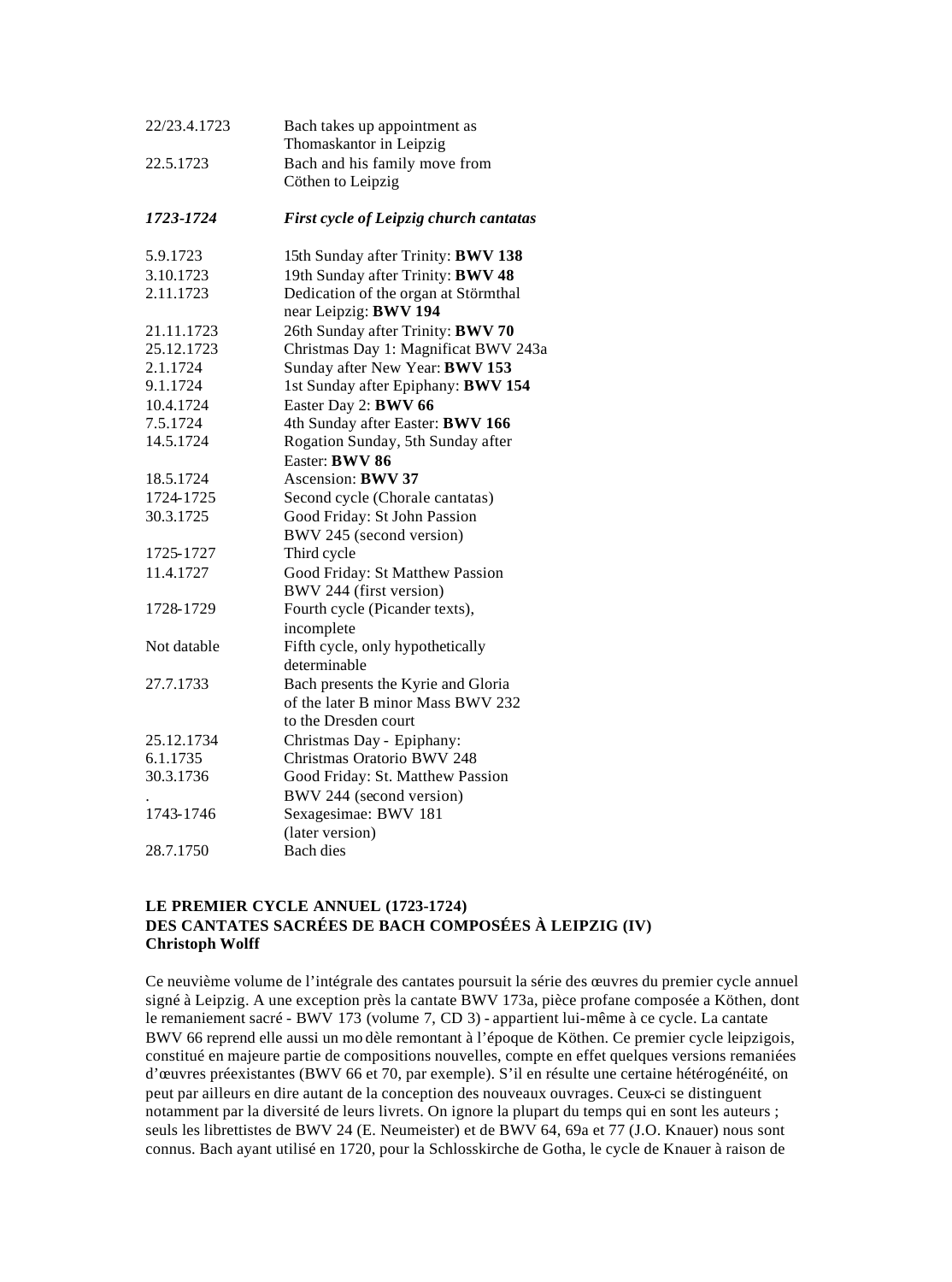deux cantates par dimanche (l'une avant le prêche, l'autre après), il savait relever le défi de mettre sur pied - du moins à certains moments - deux cantates ou une œuvre bipartite par dimanche, comme on le constate dans un grand nombre de cas. Les premiers dimanches suivant son entrée en fonction l'attestent tout particulièrement (avec BWV 75, 76, 21, 24+185, 147,186, etc). Au sein du présent volume, la cantate BWV 70 est elle -même une œuvre bipartite. À travers les cantates de sa première année leipzigoise, Bach s'est constitué un répertoire d'une étendue et d'une densité étonnantes ; mais en cultivant ce genre avec autant d'assiduité, il a de surcroît puisé dans une réserve formelle dénuée de tout schématisme. Trois grands types de formes ont été privilégies : (1) citation biblique - récitatif - aria - récitatif - aria - choral ; (2) citation biblique - récitatif - choral - aria - récitatif - aria - choral ; (3) citation biblique - aria - choral - récitatif - aria - choral. Comme on l'observe dans l'ensemble des cantates que Bach a composées à Leipzig, deux éléments possèdent la fonction d'introduire et de conclure l'œuvre : un grand chœur d'entrée sur une citation biblique (il est rare que le premier mouvement soit une page soliste) et un simple choral final à quatre voix. L'effectif orchestral, comparé à celui de Weimar, a été sensiblement étendu et renforcé. Les cuivres (trompette et cor avant tout) ont davantage de présence, et la flûte traversière est de plus en plus sollicitée dès le début de l'année 1724, ainsi que plus tard le hautbois da caccia, entre autres instruments. Quant à la virtuosité des parties instrumentales, elle s'accentue nettement, tandis que le caractère mélismatique de la diction vocale se développe.

La cantate **"Ich elender Mensch, wer wird mich erlösen" BWV 48** fut composée pour le 19e dimanche après la Trinité et donnée en première exécution le 3 octobre 1723. Le livret, d'un auteur inconnu, tire son propos de l'évangile dominical Matthieu 9, 1-8 (guérison d'un paralytique) et cite au numéro 1 le verset biblique Romains 7, 24, au numéro 3 une strophe du choral de M. Rutilius "Ach Gott und Herr" (1604), et au numéro 7 une strophe du choral "Herr Jesu Christ, ich schrei zu dir" (1620). L'effectif de l'œuvre comprend, autre le chœur à quatre voix, un ensemble instrumental regroupant une trompette, deux hautbois, les cordes et le continuo. Dans le chœur d'entrée à la polyphonie dense, la trompette et les hautbois énoncent en canon instrumental la mélodie du choral "Herr Jesu Christ, du höchstes Gut", sur laquelle repose également le choral conclusif. L'air d'alto (numéro 4) constitue un trio avec hautbois, et l'air de ténor est accompagné par les cordes.

La cantate **"Mein liebster Jesus ist verloren" BWV 154** fut composée pour le 9 janvier 1724, premier dimanche après l'Epiphanie. Le librettiste, qui nous est inconnu, reprend au numéro 3 une strophe de l'hymne de M. Jahn "Jesu, meiner Seelen Wonne", (1661), au numéro 5 le verset biblique Luc 2, 49, et au numéro 8 une strophe du choral de C. Keymann "Meinen Jesum lass ich nicht" (1658). Le livret se rapporte à l'évangile dominical, Luc 2, 41-52 (Jésus au Temple, à l'âge de douze ans), dont le verset central est cité au numéro 5.

La cantate fait appel à une formation comptant un chœur à quatre voix, deux hautbois d'amour, cordes et continuo. Le chœur n'interprète que les deux chorals. Tandis que l'air de ténor sur lequel débute l'ouvrage est accompagné par les cordes et le continuo, celui de l'alto constitue un quatuor pour voix, deux hautbois et continuo. Au numéro 4, Bach obtient un effet sonore singulier en faisant intervenir le clavecin. Avec la formation basse ("vox Christi") et continuo, le numéro 5 fait entendre la citation biblique sous forme d'arioso. Quant au numéro 7, c'est un duo alto-ténor avec l'ensemble instrumental au complet.

La première exécution de la cantate **"Warum betrübst du dich, mein Herz" BWV 138** eut lieu le 5 septembre 1723, 15e dimanche après la Trinité. Le librettiste (inconnu) prend pour référence de base le choral "Warum betrübst du dich, mein Herz", (1561), qu'il cite textuellement aux numéros 1 et 2, et dont il reprend la dernière strophe en guise de choral final. L'œuvre tire clairement son propos de l'évangile dominical, Matthieu 6, 24-34 (prêche de Jésus donné sur la montagne au sujet du manque de foi et du royaume de Dieu). L'effectif regroupe un chœur à quatre voix (chacune intervient également en soliste) ainsi qu'un ensemble instrumental comptant deux hautbois d'amour, cordes et continuo. Le chœur d'entrée avec cantus firmus intègre un récitatif (d'alto), tout comme à l'inverse le long récitatif de soprano, d'alto et de basse (numéro 2) incorpore un choral.

Dans chacun de ses mouvements, la cantate profane **"Durchlauchtster Leopold" BWV 173a** est sensiblement identique à sa parodie sacrée écrite en 1724, "Erhöhtes Fleisch und Blut" BWV 173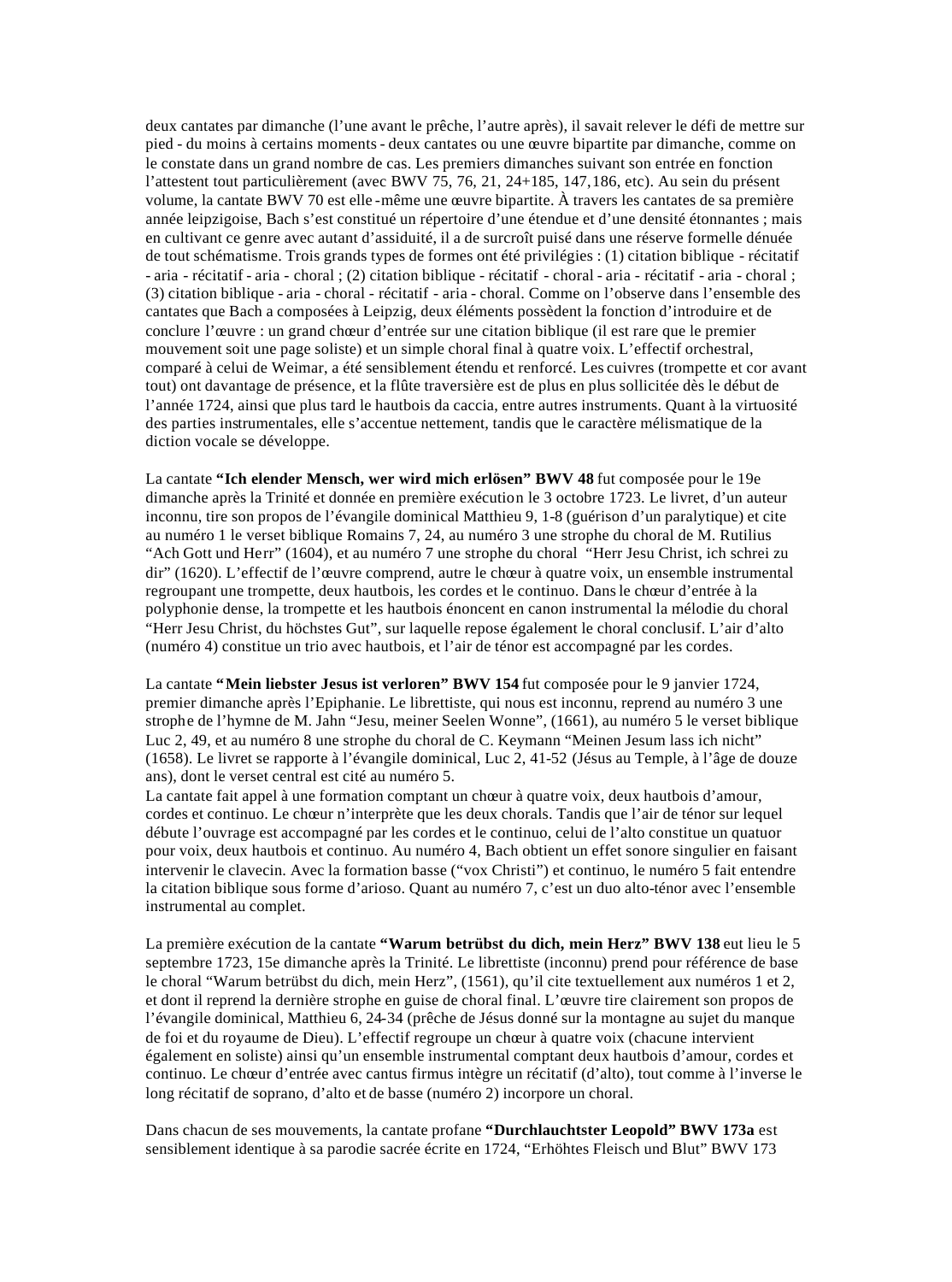(voir vol. 7, CD 3). Conçue comme cantate de félicitations pour l'anniversaire du prince Leopold d'Anhalt-Köthen, cette "Serenada" fut exécutée à la date probable du 10 décembre 1722. Bach a eu si peu a modifier dans la partition rédigée à Köthen qu'il a pu lui appliquer directement le nouveau livret religieux.

La cantate "**Wer da gläubet und getauft wird" BWV 37** fut exécutée pour la première fois le 18 mai 1724, à l'Ascension. Le livret, d'un auteur inconnu, cite au numéro 1 le verset biblique Marc 16, 16, au numéro 3 une strophe du choral "Wie schön leuchtet der Morgenstern" (1599), et au numéro 6 une strophe de "Ich dank dir, lieber Herre" (vers 1535).

La cantate fait appel à l'effectif traditionnel, comptant un chœur à quatre voix et un ensemble à cordes auquel s'adjoignent deux hautbois. Le grand chœur d'entrée s'ouvre sur une sinfonia instrumentale suivie d'un mouvement vocal à la polyphonie serrée, accompagné par les instruments obligés. Les récitatifs, les airs et l'arrangement de choral qui fait fonction de mouvement médian font intervenir chacune des quatre voix solistes. À noter qu'au numéro 2, la partie soliste perdue a été ici reconstituée pour violon solo par Ton Koopman.

La cantate **"Schau, lieber Gott, wie meine Feind" BWV 153,** pour le dimanche après le nouvel an, fut donnée en première exécution le 2 janvier 1724. Là aussi, nous ignorons qui en est le librettiste. Celui-ci reprend au numéro 1 la première strophe du choral de D. Denicke "Schau, lieber Gott, wie meine Feind" (l646), au numéro 3 le verset biblique Isaïe 41, 10, au numéro 5 une strophe du lied de P. Gerhardt "Befiehl du deine Wege" (1653), et pour le mouvement final trois strophes du choral de M. Moller "Ach Gott, wie manches Herzeleid" (l587). Le livret se rapporte à la lecture de l'évangile Matthieu 2, 13-23 (la fuite en Égypte). Outre le chœur à quatre voix, la formation ne compte qu'un ensemble à cordes avec basse continue. En cette période de Noël chargée, Bach voulait éviter de surmener ses musiciens, ce qui explique une telle réduction de l'effectif instrumental, ainsi que la présence de trois simples chorals au sein de l'œuvre.

Les mouvements solistes ne manquent pas pour autant d'exigence. L'air de basse (numéro 3), accompagné au seul continuo, énonce le texte biblique à la manière d'un arioso. L'air de ténor, avec accompagnement de cordes, est une construction dramatique qui traduit de façon évocatrice les paroles "Stürmt nur, stürmt, ihr Trübsalswetter" ("Déchainez-vous, tourmentes, déchaînez-vous"). Quant à l'air d'alto, accompagné à son tour par les cordes, il est tout aussi virtuose, encore que d'une plus grande transparence.

La cantate **"Wo gehest du hin ?" BWV 166,** destinée au dimanche Cantate, fut exécuté pour la première fois le 7 mai 1724. Le librettiste (inconnu) cite au numéro 1 le verset biblique Jean 16, 5, et en guise de choral conclusif une strophe de "Wer weiss, wie nahe mir mein Ende" (l686). L'œuvre fait appel au chœur à quatre voix pour le mouvement final ; tous les autres numéros sont de nature soliste et font intervenir chacune des quatre voix. Le premier air est particulièrement expressif accompagné par l'instrumentarium au complet (hautbois et cordes), il a pour seul texte la brève question de Jésus : "Wo gehest du hin ?" ("Où vas-tu ?"). Il s'agit donc d'une page pour voix de basse, laquelle représente la "vox Christi" (voir également BWV 154). La seconde partie obligée du numéro 2 n'ayant pas été conservée, elle a été ici reconstituée pour hautbois da caccia par Ton Koopman.

La cantate **"Wahrlich, wahrlich, ich sage euch" BWV 86,** pour le dimanche Rogate, fut donnée en première exécution le 14 mai 1724. On ne sait qui en a écrit le texte. L'auteur cite au numéro 1 le verset biblique Jean 16, 23, au numéro 3 la seizième strophe du choral de G. Grünwald "Kommt her zu mir, spricht Gottes Sohn" (l530), et au numéro 6 la onzième strophe du choral de P. Speratus "Es ist das Heil uns kommen her" (l524). La référence à l'évangile dominical, Jean 16, 23-30 (discours d'adieu de Jésus), est particulièrement manifeste, étant donné que le numéro 1 en cite le premier verset. Outre le chœur à quatre voix, dont chacune intervient également en soliste, Bach sollicite deux hautbois d'amour, les cordes et le continuo. Le mouvement d'entrée, où la basse ("vox Christi") énonce la citation biblique, requiert vraisemblablement l'instrumentarium au complet. L'air d'alto (numéro 2), en revanche, représente un trio avec violon solo, tandis que celui du ténor (numéro 5) est accompagné aux cordes. Le mouvement médian (un arrangement de choral) se distingue par l'emp loi soliste des deux hautbois d'amour.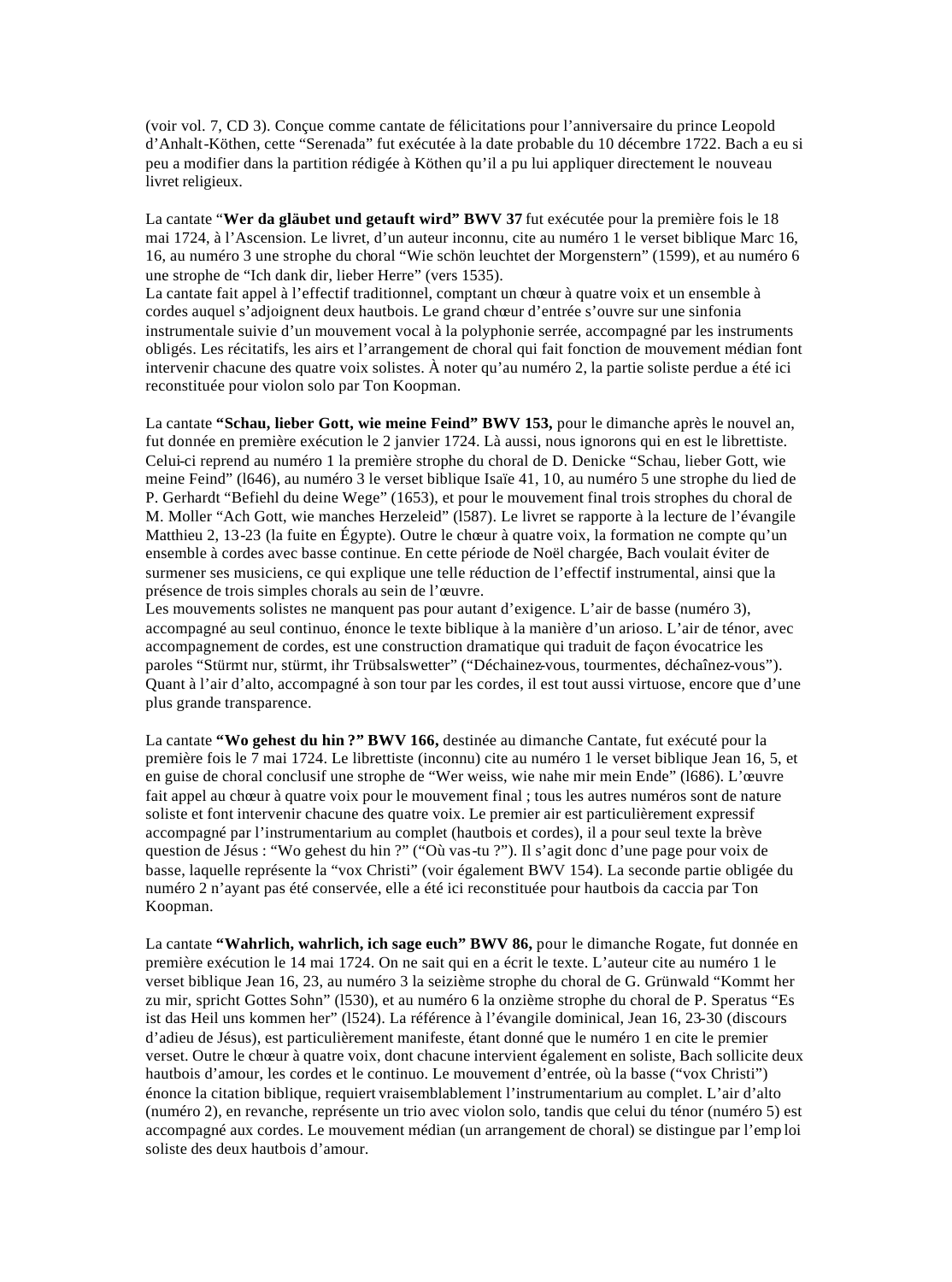Destinée au 26e dimanche après la Trinité, la cantate **"Wachet ! betet ! betet ! wachet !" BWV 70**  fut exécutée pour la première fois dans la présente version le 21 novembre 1723. Il s'agissait à l'origine d'une cantate pour le 2e dimanche de l'avent, dont l'exécution avait eu lieu le 6 décembre 1716. Le texte de Salomo Franck, poète de la cour de Weimar, a été augmenté par un auteur inconnu de façon à former une cantate bipartite se rapportant à l'évangile dominical, Matthieu 25, 31-46 (le Jugement dernier). Chacune des deux parties se referme sur un choral : le numéro 6 fait entendre la dixième strophe du choral "Freu dich sehr, o meine Seele" (1620), et le numéro 11 la cinquième strophe de l'hymne de C. Keymann "Meinen Jesum lass ich nicht" (l658). Selon un propre ajout de Bach, le récitatif de basse (numéro 9) se dote de la mélodie du choral "Es ist gewisslich an der Zeit", énoncée à la trompette. Le mélange des matériels d'exécution montre que les parties composées à Weimar (numéros 1, 3, 5, 8, 10 et 11) ont pour l'essentiel été reprises telles quelles. L'effectif de l'œuvre compte un chœur à quatre voix, une trompette, un hautbois, les cordes et le continuo.

La cantate **"Erfreut euch, ihr Herzen" BWV 66,** destinée au deuxième jour de Pâques, fut exécutée pour la première fois – selon l'indication du texte imprimé, qui a pu être conservé – le 10 avril 1724. La musique des cinq premiers numéros reprend celle de la serenata "Der Himmel dacht auf Anhalts Ruhm und Glück" BWV 66a, œuvre composée à Köthen et aujourd'hui perdue. Pour la cantate pascale, le librettiste (inconnu) a remanié le texte profane en conséquence, tout en conservant la forme dialoguée d'origine. Les rôles allégoriques de "la Félicité d'Anhalt" et de "la Renommée") ont été remplacés par "la Crainte" et "L'Espérance", ce qui crée un lien avec la lecture de l'évangile Luc 24, 13-35 (les pèlerins d'Emmaüs). En guise de mouvement final figure a troisième strophe du chant de Pâques médiéval "Christ ist erstanden" (vers 1100). L'effectif comprend, outre le chœur à quatre voix, le traditionnel ensemble à cordes avec continuo, complété d'une trompette et de deux hautbois. À travers les longues parties en duo de sa section B, le chœur d'entrée se ressent nettement du modèle de la serenata signée à Köthen, qui ne comptait que deux parties vocales. L'air de basse (numéro3) est accompagné par les hautbois et les cordes, tandis que le duo alto-ténor (numéro 5) constitue un quatuor avec violon solo. Un dialogue en récitatif, au sein duquel s'insère un duo en arioso, en est le mouvement préliminaire.

La cantate "**Höchsterwünschtes Freudenfest" BWV 194** fut exécutée sous sa forme la plus ancienne le 2 novembre 1723 pour l'inauguration de l'orgue construit par Zacharias Hildebrandt en l'église de Störmthal, près de Leipzig. Tout porte à croire que Bach essaya le nouvel instrument avant de donner cette exécution. Le texte imprimé pour la circonstance a été conservé: y sont nommés le patron de l'église, le compositeur ("Johann Sebastian Bach, Kapellmeister de la cour princière d'Anhalt-Köthen, également Directore Chori musici Lipsiensis"), mais non l'auteur du texte. Le numéro 6 reprend deux strophes du choral de J. Heermann "Treuer Gott, ich muss dir klagen" (l630), et le numéro 12 deux strophes du lied de P. Gerhardt "Wach auf, mein Herz, und singe" (l647). Il semble bien que l'exécution donnée à Störmthal eut lieu avec un efféctif réduit. Bach exécuta cette cantate l'année suivante pour le dimanche de la Trinité, et la réexécuta encore par la suite. C'est une œuvre festive, de stature imposante (douze mouvements), qui se divise en deux parties. La formation comprend, outre le chœur à quatre voix, un ensemble instrumental rassemblant trois hautbois, cordes et continuo. Comme ce fut le cas à Störmthal, un diapason plus grave a été adopté pour le présent enregistrement.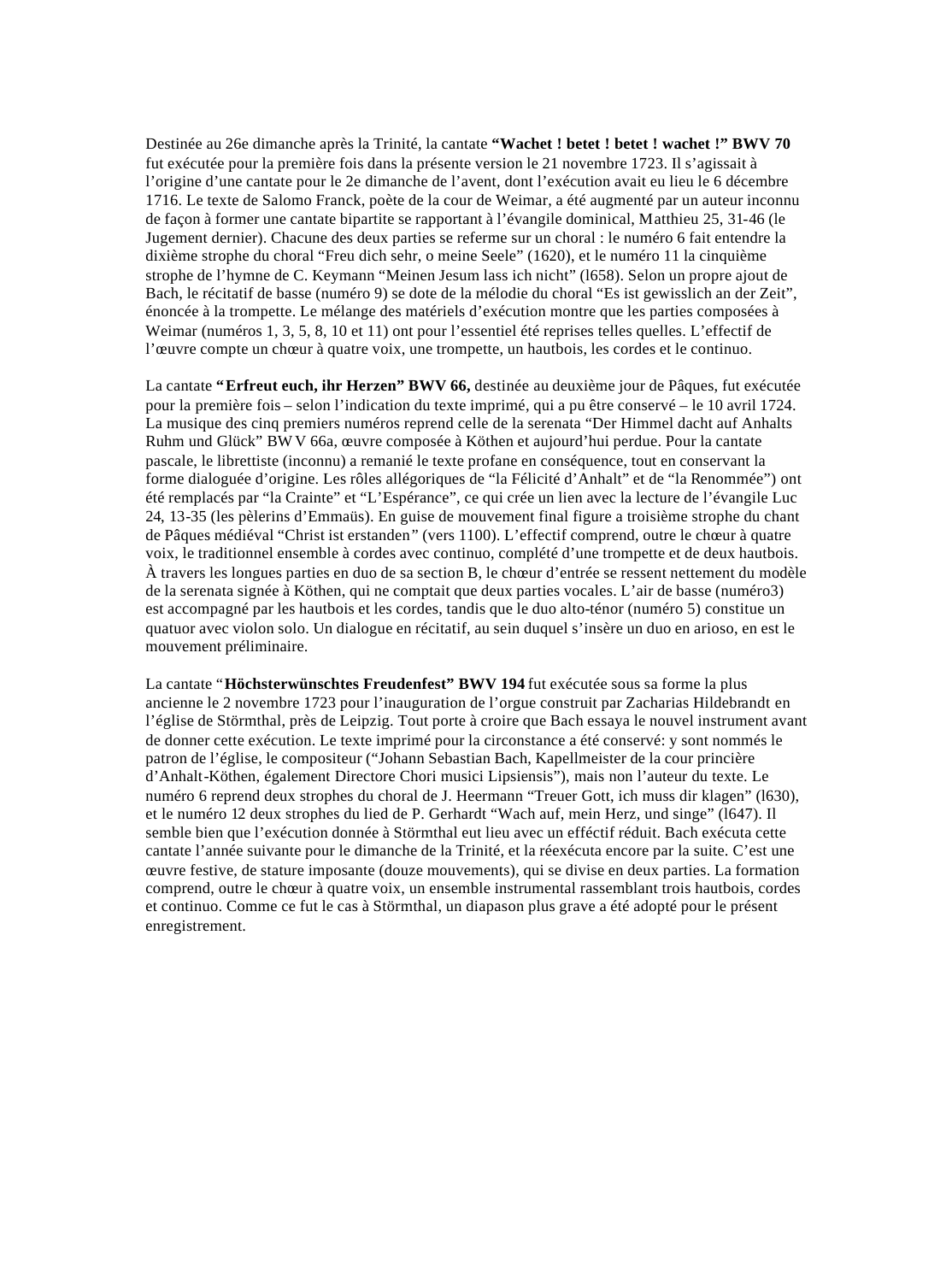# **Johann Sebastian Bach (1685-1750) :**

#### **Tableau chronologique des cantates sacrées composees à Leipzig** (sont surtout prises en compte les cantates de ce volume)

| 10.12.1722(?) | Anniversaire du prince Leopold<br>von Anhalt-Köthen: BWV 173a<br>(vraisemblablement en 1722.<br>mais peut-être plus tôt) |
|---------------|--------------------------------------------------------------------------------------------------------------------------|
| 22./23.4.1723 | Bach accepte sa nomination au                                                                                            |
|               | poste de cantor à Saint-Thomas de                                                                                        |
|               | Leipzig                                                                                                                  |
| 22.5.1723     | Avec sa famille, Bach quitte Köthen                                                                                      |
|               | pour s'installer à Leipzig                                                                                               |
|               |                                                                                                                          |
| 1723-1724     | ler cycle de cantates sacrées                                                                                            |
|               | composées à Leipzig                                                                                                      |
|               |                                                                                                                          |
| 5.9.1723      | 15e dimanche après la Trinité :                                                                                          |
|               | <b>BWV 138</b>                                                                                                           |
| 3.10.1723     | 19e dimanche après la Trinité :                                                                                          |
|               | <b>BWV 48</b>                                                                                                            |
| 2.11.1723     | inauguration de l'orgue à Störmthal,                                                                                     |
|               | près de Leipzig : BWV 194                                                                                                |
| 21.11,1723    | 26e dimanche après la Trinité:                                                                                           |
|               | <b>BWV 70</b>                                                                                                            |
| 25.12.1723    | 1er jour de Noël :                                                                                                       |
|               | Magnificat BWV 243a                                                                                                      |
| 2.1.1724      | dimanche après le Nouvel An :                                                                                            |
|               | <b>BWV 153</b>                                                                                                           |
| 9.1.1724      | 1er dimanche après l'Épiphanie :                                                                                         |
|               | <b>BWV 154</b>                                                                                                           |
| 10.4.1724     | 2e jour de Pâques : BWV 66                                                                                               |
| 7.5.1724      | dimanche Cantate: BWV 166                                                                                                |
| 14.5.1724     | dimanche Rogate: BWV 86                                                                                                  |
| 18.5.1724     | Ascension: BWV 37                                                                                                        |
| 1724-1725     | 2e cycle annuel (cantates de choral)                                                                                     |
| 30.3.1725     | Vendredi Saint: Passion selon saint                                                                                      |
|               | Jean BWV 245 (2e version)                                                                                                |
| 1725-1727     | 3e cycle annuel                                                                                                          |
| 11.4.1727     | Vendredi Saint: Passion selon saint                                                                                      |
|               | Matthieu BWV 244 (1re version)                                                                                           |
| 1728-1729     | 4e cycle annuel (livrets de Picander),                                                                                   |
|               | non intégralement conservé                                                                                               |
| non datable   | 5e cycle annuel, reconstituable de                                                                                       |
|               | façon hypothétique                                                                                                       |
| 27.7.1733     | Bach présente à la cour de Dresde le                                                                                     |
|               | Kyrie et le Gloria de sa future Messe                                                                                    |
|               | en si mineur BWV 232                                                                                                     |
| 25.12.1734-   | 1re jour de Noël - Epiphanie                                                                                             |
| 6.1.1735      | Oratorio de Noël BWV 248                                                                                                 |
| 30.3.1736     | Vendredi Saint: Passion selon saint                                                                                      |
|               | Matthieu BWV 244 (2e version)                                                                                            |
| 1743-1746     | dimanche sexagesimae: BWV 181                                                                                            |
|               | (version ultérieure)                                                                                                     |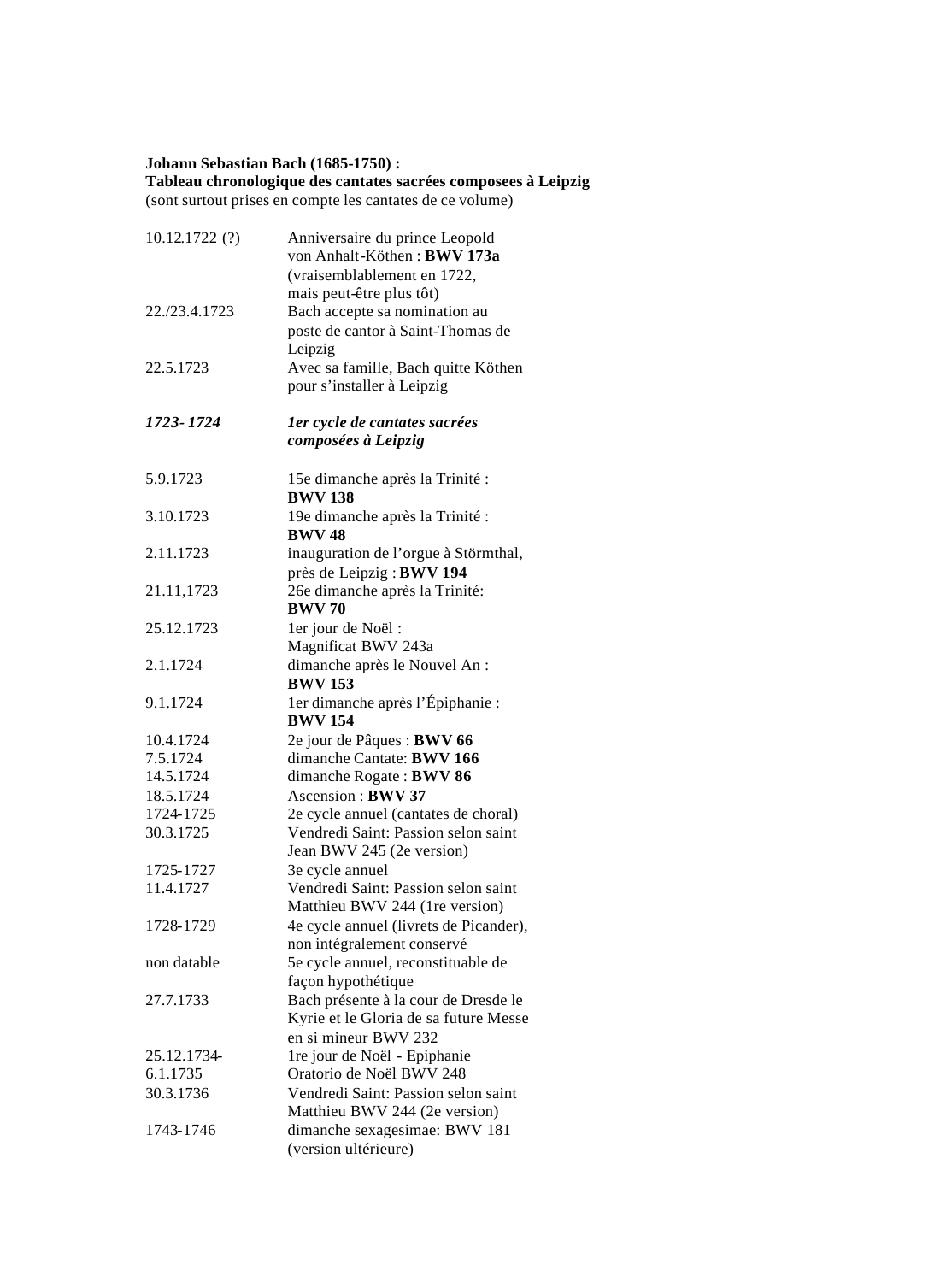28.7.1750 Mort de Bach

Traduction : Virginie Bauzou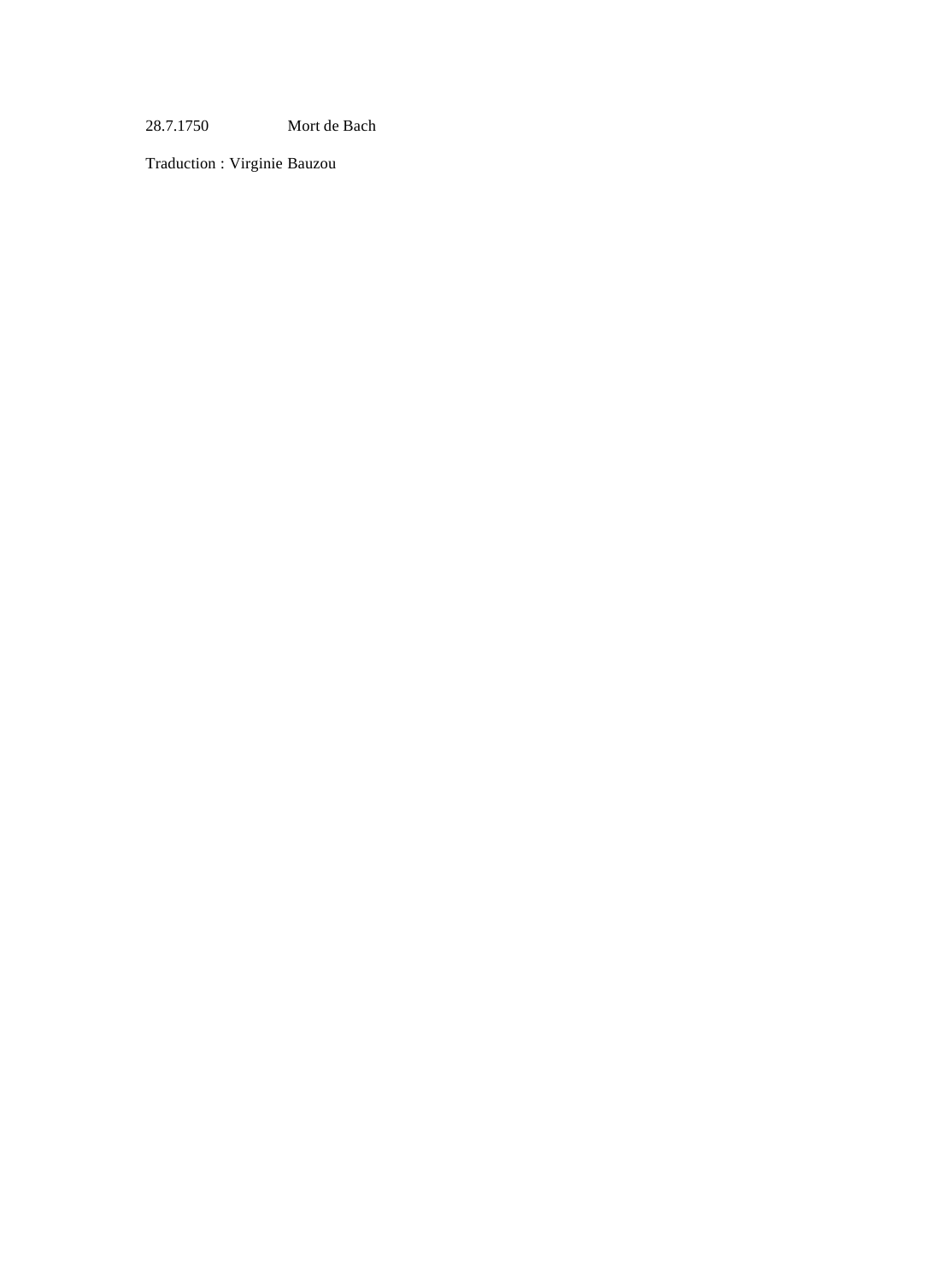# **ZUM 1. JAHRGANG (1723-1724) VON BACHS LEIPZIGER KIRCHENKANTATEN (IV) Christoph Wolff**

Die 9. Folge der Kantaten-Gesamtaufnahme setzt die Serie der Kantaten fort, die allesamt dem 1. Leipziger Jahrgang entstammen. Eine Ausnahme bildet die Kantate 173a, die in Ergänzung der weltlichen Kantaten ein Werk der Köthener Zeit bietet, dessen geistliche Umarbeitung (BWV 173) dem 1. Leipziger Jahrgang angehört und die in der Folge 8 (CD 3) enthalten ist. BWV 66 geht ebenfalls auf ein Köthener Urbild zurück. Der 1. Jahrgang besteht zum größeren Teil aus Neukompositionen, zum kleineren aus der Integration bereits existierender Werke (wie z.B. BWV 66 und 70). Damit haftet dem Jahrgang eine gewisse heterogenität an, die sich jedoch auch auf die Konzeption der neukomponierten bezieht. Insbesondere zeichnen sich die neu entstandenen Werke durch eine Vielfalt textlicher Vorlagen aus. Bis auf wenige Kantaten bleibt die Frage der Textdichter noch weitgehend ungeklärt. Lediglich bei BWV 24 (E. Neumeister) und BWV 64, 69a und 77 (J.O. Knauer) sind die Verfasser der Kantatentexte bekannt. Die Verwendung von Knauers Jahrgang für die Gothaer Schloßkirche aus dem Jahre 1720 mit jeweils zwei Kantaten pro Sonntag (jeweils vor und nach der Predigt) deutet daraufhin, daß auch Bach – zumindest zeitweilig – mit dem ambitiösen Gedanken spielte, pro Sonntag zwei Kantaten oder aber ein zweiteiliges Werk aufzuführen, wie dies denn auch für eine größere Anzahl von Sonntagen zu belegen ist. Insbesondere die ersten Sonntage von Bachs Amtszeit sind entsprechend belegt (BWV 75, 76, 21, 24 + 185, 147 , 186 usw. ); BWV 70 in der vorliegenden Folge ist ebenfalls ein zweiteiliges Werk.

Bach hat sich mit den Kantaten des ersten Leipziger Amtsjahres nicht nur ein erstaunlich umfangreiches und dichtes Repertoire geschaffen, sondern mit der konzentrierten Hinwendung zur Gattung Kantate sich auch einen beispiellosen Formenvorrat ohne jeglichen Schematismus zugelegt. Es kristallisieren sich vor allem drei bevorzugte Formtypen heraus:

(1) Bibelwort-Rezitativ-Arie-Rezitativ-Arie-Choral;

(2) Bibelwort-Rezitativ-Choral-Arie-Rezitativ-Arie-Choral;

(3) Bibelwort-Arie -Choral-Rezitativ-Arie-Choral.

Konstant bleibt im wesentlichen die insgesamt für Bachs Leipziger Kantaten gültige Rahmenfunktion von einleitendem großangelegtem Chorsatz mit biblischem Dictum (nur selten findet sich eingangs ein Solostück) und schlichtem vierstimmigem Schlußchoral. Gegenüber Weimar wird der Orchesterapparat weitgehend verstärkt und erweitert. Die Blechbläser (vor allem Trompete und Horn) werden stärker exponiert, die Querflöte ab Frühjahr 1724 immer häufiger herangezogen, später auch Oboe da caccia und weitere Instrumente. Die Virtuosität des Instrumentalen erfährt eine deutliche Steigerung, aber auch die melismatische Qualität der vokalen Diktion wird weiter entwickelt.

Die Kantate **"Ich elender Mensch, wer wird mich erlösen" BWV 48** entstand zum 19. Sonntag nach Trinitatis und erfuhr am 3. Oktober 1723 ihre erste Aufführung. Der Textdichter der Kantate ist unbekannt. Er bezieht sich inhaltlich auf das Sonntagsevangelium Matth. 9:1-8 (Heilung des Gichtbrüchigen) und benutzt für Satz 1 den Bibelvers 1. Römer 7:24, für Satz 3 eine Strophe des Chorals "Ach Gott und Herr" von M. Rutilius (1604) sowie für Satz 7 eine Strophe des Chorals "Herr Jesu Christ, ich schrei zu dir" (1620). Die Besetzung des Werkes umfaßt neben dem vierstimmigen Chor ein Instrumentalensemble mit Trompete, 2 Oboen, Streichern und Continuo. Im dicht-polyphon gearbeiteten Eingangschor präsentieren Trompete und Oboen im Kanon die instrumentale Choralmelodie "Herr Jesu Christ, du höchstes Gut", die auch dem Schlußchoral zugrunde liegt. Die Alt-Arie (Satz 4) ist als Trio mit Oboe gestaltet, während die Tenor-Arie den Streicherapparat als Begleitung heranzieht.

Die Kantate **"Mein liebster Jesus ist verloren" BWV 154** ist für den 1. Sonntag nach Epiphanias bestimmt und wurde zum 9. Januar 1724 komponiert. Der Textdichter ist unbekannt. Er verwendet in Satz 3 eine Strophe des Liedes "Jesu, meiner Seelen Wonne" von M. Jahn (1661), in Satz 5 den Bibelvers Lukas 2:49 und in Satz 8 eine Strophe des Chorals "Meinen Jesum laß ich nicht" von C.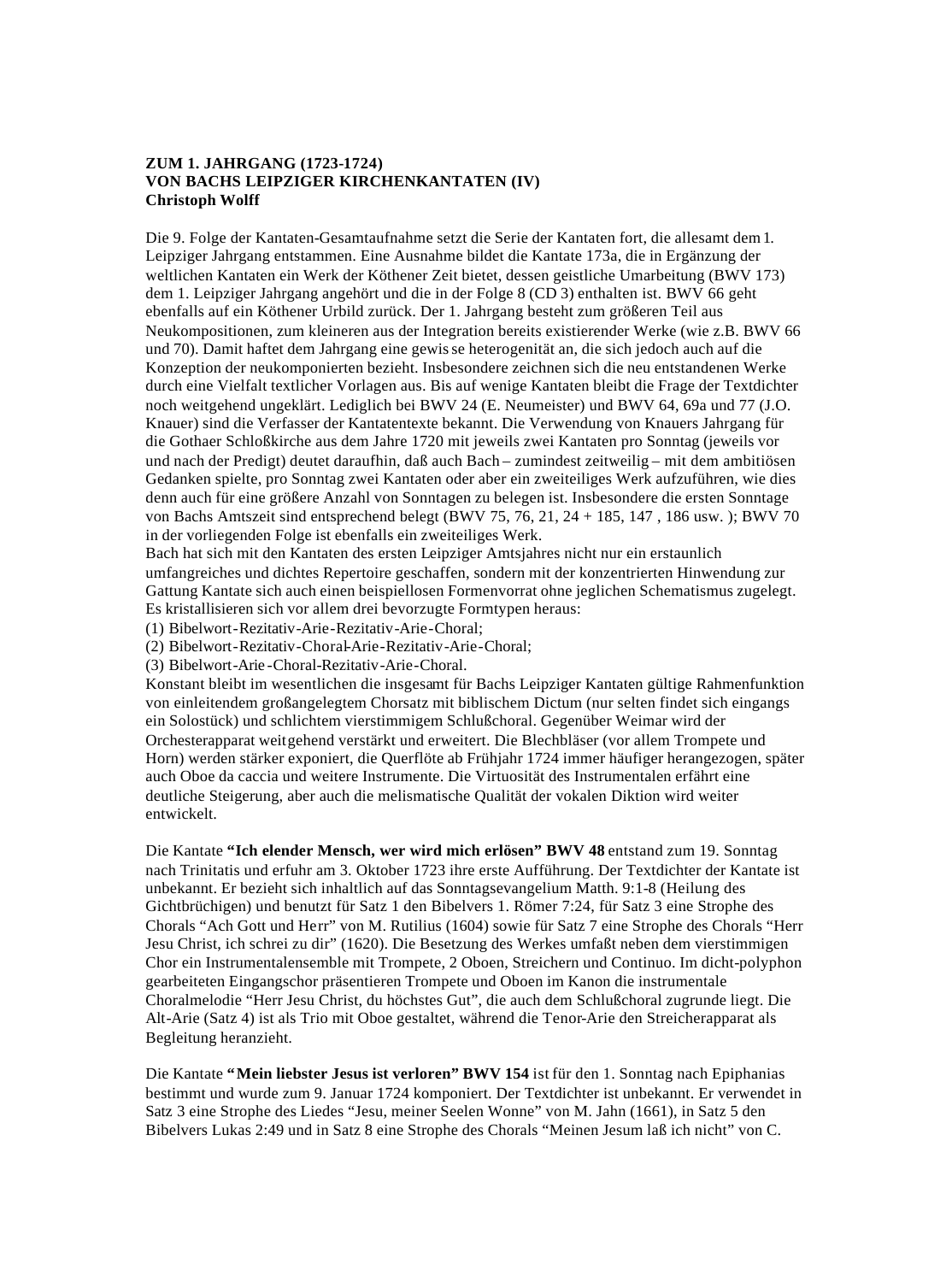Keymann (1658). Der Kantatentext nimmt Bezug auf das Sonntags-Evangelium Lukas 2:41-52 (Der zwölfjahrige Jesus im Tempel), aus dem in Satz 5 der zentrale Vers zitiert wird. Als Besetzung verlangt die Kantate neben dem vierstimmigen Chor 2 Oboi d'amore und Streicher mit Continuo. Der Chor wird nur für die beiden Choralsätze herangezogen. Die eröffnende Tenor-Arie wird von Streichern und Continuo begleitet, während die Alt-Arie ein Quartett aus Singstimme, den beiden Oboen und Continuo bietet. In Satz 4 erzielt Bach eine eigenartige Klangwirkung durch die Heranziehung des Cembalos. Satz 5 bringt das Bibelzitat in Arioso-Form mit der Besetzung Baß ("vox Christi") und Continuo, Satz 7 schließlich ist als Duett für Alt und Tenor mit vollem Instrumentalensemble gestaltet.

Die Kantate **"Warum betrübst du dich, mein Herz?" BWV 138** entstand zum 15. Sonntag nach Trinitatis am 5. September 1723. Der unbekannte Dichter des Kantatentextes orientiert sich in großen Zügen an dem Choral "Warum betrübst du dich, mein Herz" (1561) – mit wörtlichen Zitaten in Satz 1 und 2 – und übernimmt die letzte Strophe als Schlußchoral. Das Werk steht inhaltlich in deutlicher Beziehung zum Sonntags-Evangelium Matth. 6:24-34 (Bergpredigt: von Kleingläubigkeit und vom Reich Gottes).

Die Besetzung umfaßt vierstimmigen Chor, aus dem alle Stimmen auch solistisch hervortreten, sowie ein Instrumentalensemble aus zwei Oboi d'amore, Streichern und Continuo. Der cantus-firmusgebundene Eingangschor integriert einen Rezitativabschnitt (Alt) wie umgekehrt das ausgedehnte Rezitativ (Satz 2) mit Sopran, Alt und Baß einen Choralsatz eingliedert.

Die weltliche Kantate **"Durchlauchtster Leopold" BWV 173a** ist musikalisch in allen Sätzen weitgehend identisch mit ihrer Parodie, der Kirchenkantate "Erhöhtes Fleisch und Blut" BWV 173 von 1724 (siehe Vol. 7, CD 3). Das Werk wurde als als Glückwunschkantate zum Geburtstag des Fürsten Leopold von Anhalt-Köthen komponiert und entstand als "Serenada" wahrscheinlich zum 10. Dezember 1722. Bach hat an dem Werk in Leipzig so wenig ändern müssen, daß er die Unterlegung des neuen geistlichen Textes unmittelbar in die Köthener Partitur eintragen konnte.

Die Kantate **"Wer da gläubet und getauft wird" BWV 37** entstand zu Himmelfahrt 1724 und wurde am 18. Mai erstmals aufgeführt. Die Dichtung stammt von einem unbekannten Verfasser, der für Satz 1 den Bibeltext Markus 16, 16 wählt, in Satz 3 eine Strophe des Chorals "Wie schön leuchtet der Morgenstern" (1599) und in Satz 6 eine Strophe aus "Ich dank dir, lieber Herre" (um 1535) bietet. Die Kantate weist die Normalbesetzung mit vierstimmigem Chor und einem um zwei Oboen ergänzten Streicherensemble auf. Der großangelegte Eingangschor beginnt mit einer instrumentalen Sinfonia, auf die ein geschlossener polyphoner Chorsatz folgt, der von obligatem Instrumentarium begleitet wird. Für die Rezitative, Arien und die als Mittelsatz fungierende Choralbearbeitung werden alle vier Solostimmen herangezogen. In Satz 2 wurde die verlorene Solostimme in der vorliegenden Aufnahme von Ton Koopman für Solovioline rekonstruiert.

Die Kantate **"Schau, lieber Gott, wie meine Feind" BWV 153** komponierte Bach zum Sonntag nach Neujahr 1724 und führte sie am 2. Januar erstmals auf. Der Dichter ist auch hier unbekannt. Er verwendet für Satz 1 die erste Strophe des Chorals "Schau, lieber Gott, wie meine Feind" von D. Denicke (1646), für Satz 3 den Bibelvers Jesaja 41:10, für Satz 5 eine Strophe des Liedes "Befiehl du deine Wege" von P. Gerhardt (1653) und für den Schlußsatz drei Strophen des Chorals "Ach Gott, wie manches Herzeleid" von M. Moller (1587). Der Text bezieht sich auf die Evangelien-Lesung Matth. 2:13-23 (Die Flucht nach Ägypten).

Das Werk verlangt neben dem vierstimmigen Chor lediglich ein Streichersensemble mit Basso continuo. Diese Tatsache wie auch das Auftreten von insgesamt drei schlichten Chorälen gründet sich darauf, daß Bach in der anstrengenden Weihnachtszeit seine Ensembles nicht überstrapazieren wollte. Die Solosätze sind freilich keineswegs anspruchslos. Die Baß-Arie (Satz 3) bietet den Bibeltext in Arioso-Manier und wird nur vom Continuo begleitet. Die streicherbegleitete Tenor-Arie ist ein dramatisches Gebilde, das die Worte "Stürmt nur, stürmt, ihr Trübsalswetter" bildhaft musikalisch umsetzt. Die ebenfalls streicherbegleitete Alt-Arie ist nicht weniger virtuos, wenngleich wesentlich transparenter.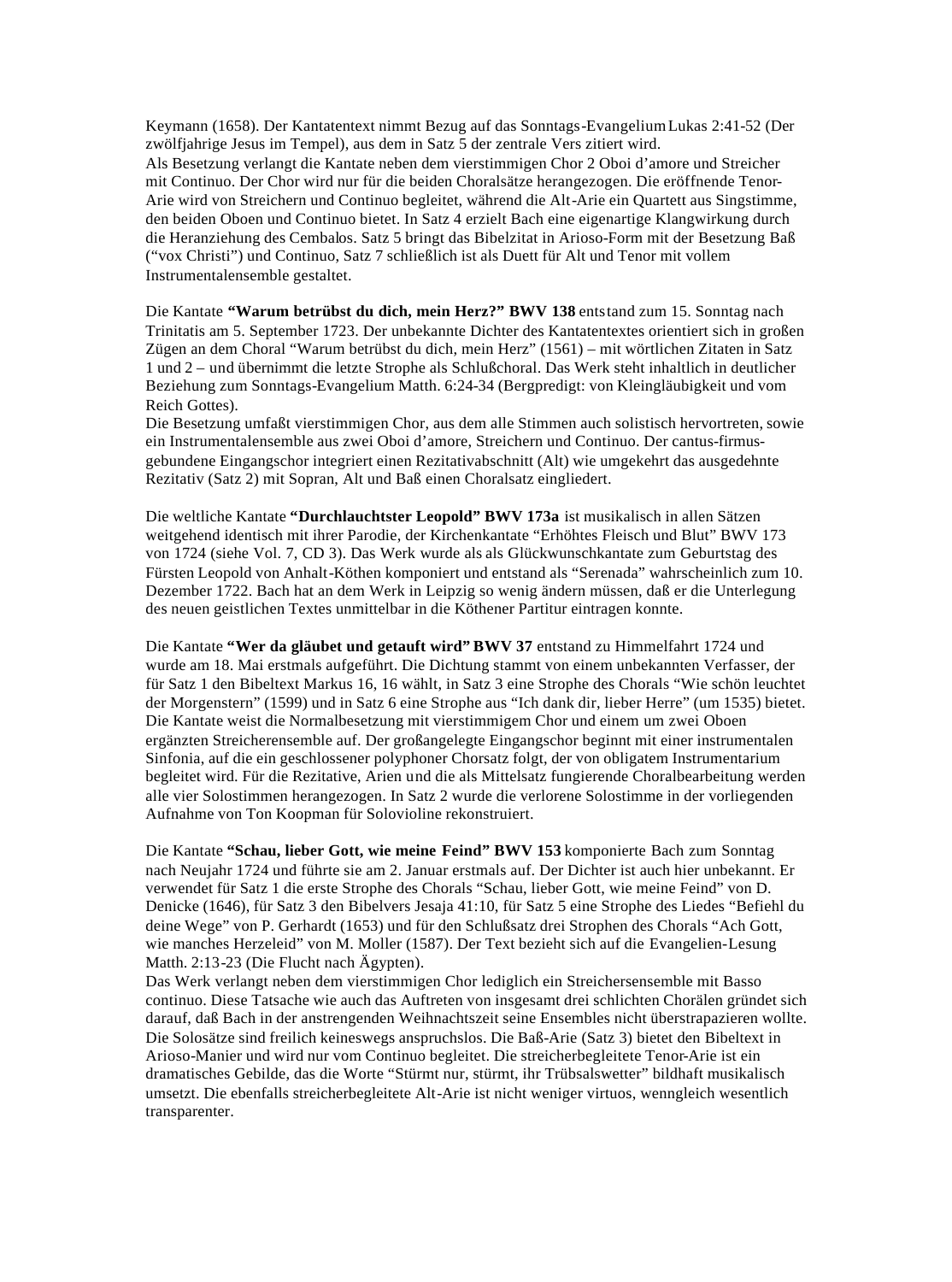Die Kantate **"Wo gehest du hin?" BWV 166** schrieb Bach für den Sonntag Cantate 1724 und führte sie am 7. Mai erstmals auf. Der unbekannte Textdichter bezieht für.Satz 1 den Bibeltext Johnannes 16, 5 ein, für den Schlußchoral eine Strophe aus "Wer weiß, wie nahe mir mein Ende" (1686). Das Werk zieht den vierstimmigen Chor für den Schlußsatz heran; alle anderen Sätze sind solistischer Natur, wobei alle vier Stimmen eingesetzt werden. Von besonderer Ausdruckskraft ist die vom Gesamtinstrumentarium (Oboe und Streicher) begleitete erste Arie, die lediglich die kurze Frage "Wo gehest du hin?" vertont, die von Jesus gestellt wird. Die Baßstimme vertritt darum die "vox Christi" (siehe auch BWV 154) - Die zweite Obligatstimme in Satz 2 ist nicht erhalten und wurde für die vorliegende Aufnahme von Ton Koopman für Oboe da caccia rekonstruiert.

Die Kantate **"Wahrlich, wahrlich, ich sage euch" BWV 86** zum Sonntag Rogate wurde am 14. Mai 1724 erstmals aufgeführt. Der Dichter des Textes ist unbekannt. Für Satz 1 benutzte er das Bibelwort Johannes 16:23, für Satz 3 die 16. Strophe des Chorals "Kommt her zu mir, spricht Gottes Sohn" von G. Grünwald (1530) sowie für Satz 6 die 11. Strophe des Chorals "Es ist das Heil uns kommen her" von P. Speratus (1524). Der Bezug auf das Sonntags-Evangelium Johannes 16:23-30 (Abschiedsreden Jesu) ist durch die Übernahme seines ersten Verses in Satz 1 besonders deutlich. Neben dem vierstimmigen Chor, dessen Stimmen alle auch solistisch hervortreten, verlangt Bach zwei Oboi d'amore, Streicher und Continuo. Der Eingangssatz mit dem vom Baß ("vox Christi") vorgetragenen Bibelwort verlangt als Begleitung wahrscheinlich das Gesamtinstrumentarium. Die Alt-Arie (Satz 2) hingegen stellt ein Trio mit Solovioline dar, während die Tenorarie (Satz 5) die Streicher zu r Begleitung heranzieht. Der Mittelsatz (Choralbearbeitung) zeichnet sich durch die solistische Verwendung der beiden Oboi d'amore aus.

Die Kantate **"Wachet betet! betet! wachet" BWV 70** ist zum 26. Sonntag nach Trinitatis bestimmt und wurde in der vorliegenden Fassung am 21. November 1723 erstmals aufgeführt. Ursprünglich entstand das Werk als Kantate zum 2. Advent am 6. Dezember 1716. Die Dichtung des Weimarer Hofpoeten Salomo Franck wurde von einem unbekannten Verfasser zu einer zweiteiligen Kantate erweitert und damit zugleich der neuen liturgischen Bindung an das Sonntags-Evangelium Matthäus 25:31-46 (Das Weltgericht) angepaßt. Jeder der Teile endet mit einem Schlußchoral: Satz 6 bietet die 10. Strophe des Chorals "Freu dich sehr, o meine Seele" (1620), Satz 11 die 5. Strophe des Liedes "Meinen Jesum laß ich nicht" von C. Keymann (1658). Als eigenen Zusatz Bachs bringt das Baß-Rezitativ (Satz 9) noch die von der Trompete vorgetragene Choralmelodie "Es ist gewißlich an der Zeit." Die Mischung der Materialien zeigt daß die Weimarer Teile (Satz 1, 3, 5, 8, 10 und 11) im wesentlichen unverändert übernommen wurden. Die Besetzung des Werkes verlangt vierstimmigen Chor, je eine Trompete und Oboe sowie Streicher und Continuo.

Die Kantate **"Erfreut euch, ihr Herzen" BWV 66** ist für den 2. Ostertag bestimmt und wurde – nach Ausweis des erhaltenen Textdrucks – am 10. April 1724 erstmals aufgeführt. Die Musik der ersten fünf Sätze geht auf die Köthener Serenata "Der Himmel dacht auf Anhalts Ruhm und Glück" BWV 66a zurück, die sich als solche nicht erhalten hat. Der unbekannte Textdichter der Osterkantate hat die weltliche Textvorlage entsprechend umgearbeitet und auch die ursprüngliche Dialogform beibehalten. Die allegorischen Rollen von "Glückseligkeit Anhalts" und "Fama" werden nunmehr von "Furcht" und "Hoffnung" vertreten, die auch eine Beziehung zur Evangelien-Lesung Luk. 24:13- 35 (Gang der Jünger nach Emmaus) herstellen. Als Schlußsatz wurde die 3. Strophe des mittelalterlichen Ostergesangs "Christ ist erstanden" (um 1100) angefügt. Die Besetzung umfaßt neben dem vierstimmigen Chor das übliche Streicherensemble mit Continuo, bereichert um Trompete und zwei Oboen; Der Eingangschor mit seinen ausgedehnten Duett-Partien in seinem B-Teil läßt deutlich die Köthener Vorlage der mit nur zwei Singstimmen besetzten Serenata erkennen. Die Baß-Arie (Satz 3) wird vom Oboen-Streicherensemble begleitet, während das Duett von Alt und Tenor (Satz 5) als Quartett mit Solovioline gestaltet ist. Ihm geht als vorbereitender Satz ein rezitativischer Dialog mit eingeschobenem Duett-Arioso vorauf.

Die Kantate **"Höchsterwünschtes Freudenfest" BWV 194** wurde in ihrer ältesten Form zur Einweihung der von Zacharias Hildebrandt gebauten Orgel der Kirche zu Störmthal bei Leipzig am 2. November 1723 aufgeführt. Die Aufführung folgte offenbar auf eine von Bach vorgenommene Prüfung des neuen Instruments. Der zu diesem Zweck hergestellte Textdruck ist erhalten und nennt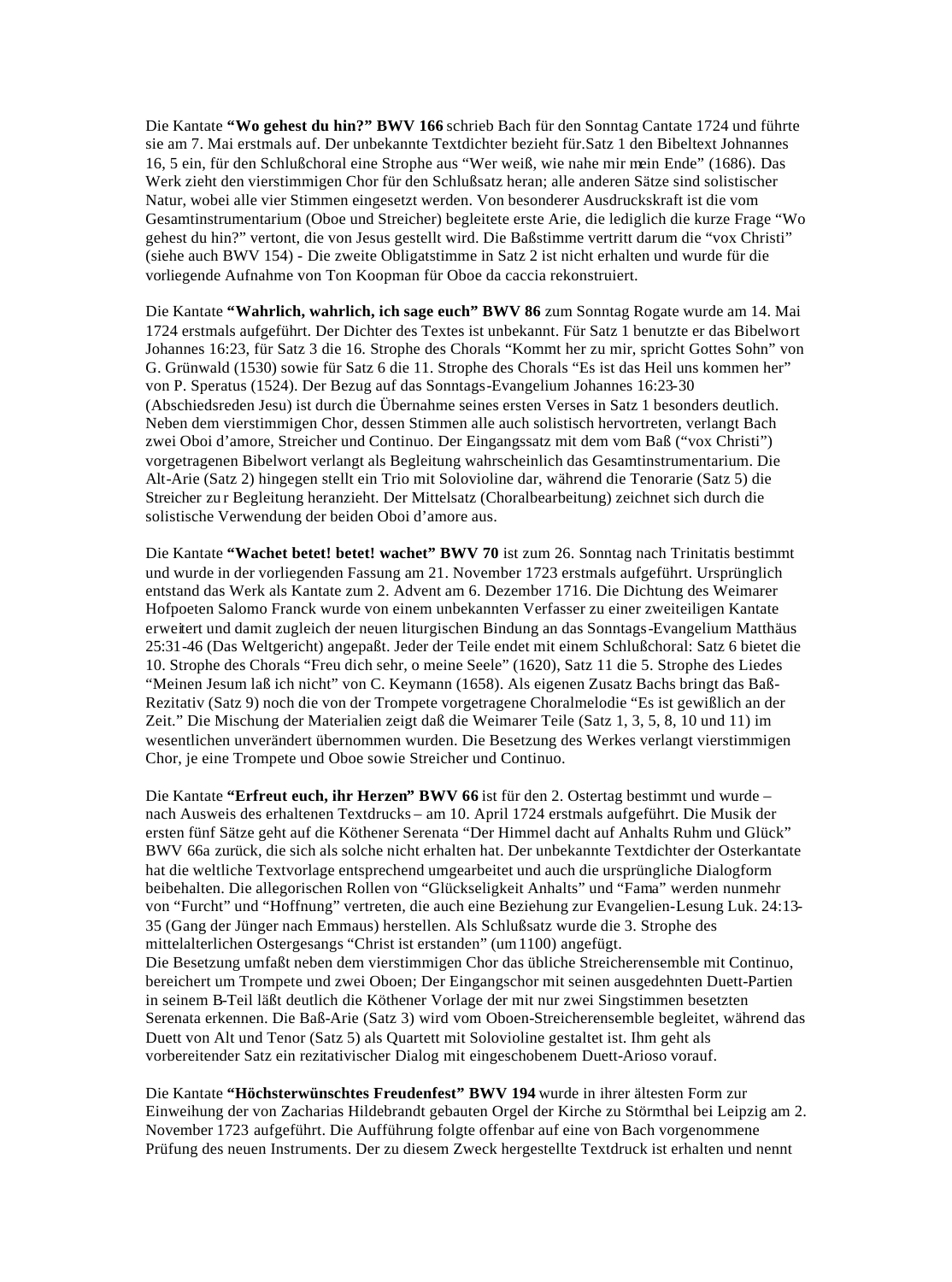den Patronatsherren der Kirche, den Komponisten Johann Sebastian Bach als "Hochfürstl. Anhalt-Cöthenischen Capell-Meister, auch Directore Chori musici Lipsiensis", jedoch keinen Verfasser des Textes. Satz 6 bringt zwei Strophen des Chorals "Treuer Gott, ich muß dir klagen" von J. Heermann (1630) und Satz 12 ebenfalls zwei Strophen des Liedes "Wach auf, mein Herz, und singe" von P. Gerhardt (1647).

Die Störmthaler Aufführung fand offenbar mit kleiner Besetzung statt; im folgenden Jahr führte Bach die Kantate zum Sonntag Trinitatis und auch später erneut auf. Das festliche und mit zwölf Sätzen sehr ausgedehnte Werk besteht aus zwei Teilen. Die Besetzung umfaßt neben dem vierstimmigen Chor ein Instrumentalensemble aus 3 Oboen, Streichern und Continuo. - Entsprechend den Störmthaler Verhältnissen, wird die Kantate in der vorliegenden Aufnahme im tiefen Kammerton musiziert.

# **Johann Sebastian Bach (1685-1750):**

**Zeittafel für die Leipziger Kirchenkantaten Zeit**

(unter besonderer Berücksichtigung der Kantaten der vorliegenden Folge)

| 10.12.1722(?) | Geburtstag des Fürsten Leopold von<br>Anhalt-Köthen, wahrscheinlich 1722<br>(jedoch auch früher denkbar):<br><b>BWV 173a</b> |
|---------------|------------------------------------------------------------------------------------------------------------------------------|
| 22./23.4.1723 | Bach nimmt die Berufung zum<br>Thomaskantor in Leipzig an                                                                    |
| 22.5.1723     | Bach übersiedelt mit seiner Familie<br>von Köthen nach Leipzig                                                               |
| 1723-1724     | 1. Jahrgang der Leipziger<br><b>Kirchenkantaten</b>                                                                          |
| 5.9.1723      | 15. Sonntag nach Trinitatis:<br><b>BWV 138</b>                                                                               |
| 3.10.1723     | 19. Sonntag nach Trinitatis: BWV 48                                                                                          |
| 2.11.1723     | Orgelweihe in Störmthal bei Leipzig:<br><b>BWV 194</b>                                                                       |
| 21.11.1723    | 26. Sonntag nach Trinitatis: BWV 70                                                                                          |
| 25.12.1723    | 1. Weihnachtstag: Magnificat<br><b>BWV 243a</b>                                                                              |
| 2.1.1724      | Sonntag noch Neujahr: BWV 153                                                                                                |
| 9.1.1724      | 1. Sonntag nach Epiphanias:<br><b>BWV 154</b>                                                                                |
| 10.4.1724     | 2. Ostertag: BWV 66                                                                                                          |
| 7.5.1724      | Cantate: BWV 166                                                                                                             |
| 14.5.1724     | Rogate: BWV 86                                                                                                               |
| 18.5.1724     | Himmelfahrt: BWV 37                                                                                                          |
| 1724-1725     | 2. Jahrgang (Choral-Kantaten)                                                                                                |
| 30.3.1725     | Karfreitag: Johannes-Passion<br>BWV 245 (2. Fassung)                                                                         |
| 1725-1727     | 3. Jahrgang                                                                                                                  |
| 11.4.1727     | Karfreitag: Matthäus-Passion<br>BWV 244 (l. Fassung)                                                                         |
| 1728-1729     | 4. Jahrgang (Picander-Texte),<br>unvollständig erhalten                                                                      |
| undatierbar   | 5. Jahrgang, nur hypothetisch<br>erschließbar                                                                                |
| 27.7.1733     | Bach überreicht dem Dresdner Hof                                                                                             |